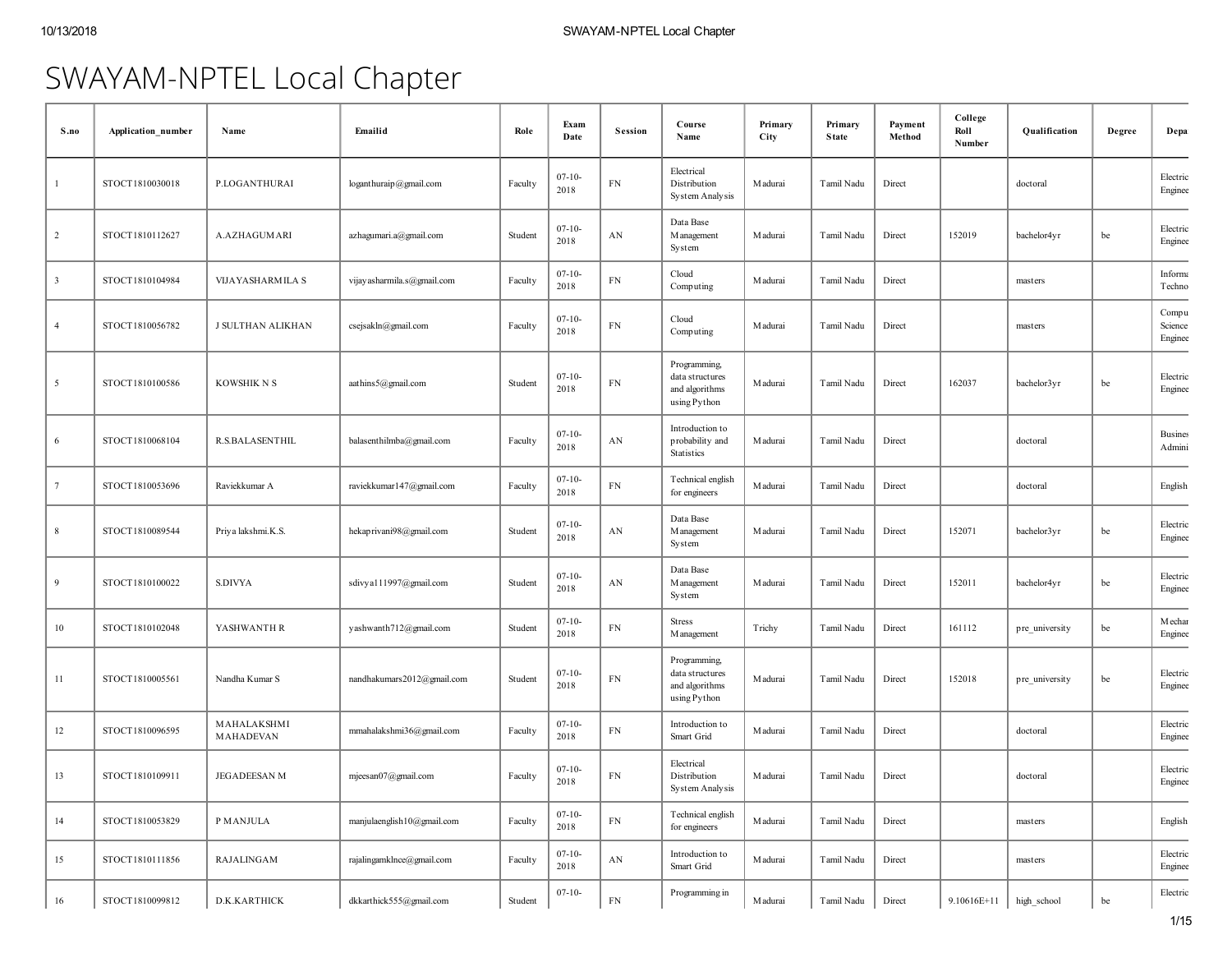|        |                 |                       |                                |         | 2018                |            | $C++$                                                             |          |            |        |        |                |       | Enginee                     |
|--------|-----------------|-----------------------|--------------------------------|---------|---------------------|------------|-------------------------------------------------------------------|----------|------------|--------|--------|----------------|-------|-----------------------------|
| 17     | STOCT1810105153 | VIJAYAKUMAR TL        | tlvijay akumar@gmail.com       | Faculty | $07 - 10 -$<br>2018 | ${\rm FN}$ | <b>Total Quality</b><br>Management - I                            | M adurai | Tamil Nadu | Direct |        | masters        |       | Mechar<br>Enginee           |
| $18\,$ | STOCT1810104047 | <b>MANJULA DEVI C</b> | manjuladevics@gmail.com        | Faculty | $07-10-$<br>2018    | ${\rm FN}$ | Cloud<br>Computing                                                | M adurai | Tamil Nadu | Direct |        | masters        |       | Informa<br>Techno           |
| 19     | STOCT1810077608 | <b>KARTHIKEYAN J</b>  | karthikey anmecse@gmail.com    | Faculty | $07-10-$<br>2018    | ${\rm FN}$ | Programming in<br>$C++$                                           | M adurai | Tamil Nadu | Direct |        | masters        |       | Informa<br>Techno           |
| 20     | STOCT1810107320 | <b>HARSHINIP</b>      | harshinisuganya@gmail.com      | Student | $07-10-$<br>2018    | ${\rm FN}$ | Programming in<br>$C++$                                           | M adurai | Tamil Nadu | Direct | 175006 | bachelor4yr    | btech | Informa<br>Techno           |
| 21     | STOCT1810052266 | Ramvignesh M G        | mgramvignesh@gmail.com         | Student | $07-10-$<br>2018    | ${\rm FN}$ | Programming,<br>data structures<br>and algorithms<br>using Python | M adurai | Tamil Nadu | Direct | 161107 | high_school    | be    | Mechar<br>Enginee           |
| 22     | STOCT1810042756 | <b>MARIMUTHU A</b>    | marimuthu05iitm@gmail.com      | Faculty | $07-10-$<br>2018    | ${\rm FN}$ | Electrical<br>Distribution<br>System Analysis                     | M adurai | Tamil Nadu | Direct |        | masters        |       | Electric<br>Enginee         |
| 23     | STOCT1810053864 | C.kezia               | hubertkezi@gmail.com           | Faculty | $07 - 10 -$<br>2018 | ${\rm FN}$ | Technical english<br>for engineers                                | M adurai | Tamil Nadu | Direct |        | masters        |       | English                     |
| 24     | STOCT1810093536 | P. GANESH BABU        | pgbabu74@gmail.com             | Faculty | $07-10-$<br>2018    | ${\rm FN}$ | Introduction to<br>Operations<br>Research                         | M adurai | Tamil Nadu | Direct |        | masters        |       | Compu<br>Science            |
| 25     | STOCT1810099968 | PADMA PRIYA.S         | priyaveeracs@gmail.com         | Faculty | $07-10-$<br>2018    | ${\rm FN}$ | Cloud<br>Computing                                                | M adurai | Tamil Nadu | Direct |        | masters        |       | Informa<br>Techno           |
| 26     | STOCT1810047228 | P.K.AKhash Kumar      | akhashkumarpka@gmail.com       | Student | $07-10-$<br>2018    | ${\rm FN}$ | Programming<br>data structures<br>and algorithms<br>using Python  | M adurai | Tamil Nadu | Direct | 161113 | high_school    | be    | Mechar<br>Enginee           |
| 27     | STOCT1810089916 | R VIJAYABALAN         | rvijay mailid@gmail.com        | Faculty | $07-10-$<br>2018    | ${\rm FN}$ | Product Design<br>and Innovation                                  | M adurai | Tamil Nadu | Direct |        | masters        |       | Automo<br>Enginee           |
| 28     | STOCT1810091322 | <b>J. RAJESH BABU</b> | jey am.rajeshbabu@gmail.com    | Faculty | $07 - 10 -$<br>2018 | AN         | <b>Total Quality</b><br>Management - I                            | M adurai | Tamil Nadu | Direct |        | masters        |       | Automo<br>Enginee           |
| 29     | STOCT1810053913 | MAHALAKSHMIRP         | arunamahalakshmi2112@gmail.com | Faculty | $07 - 10 -$<br>2018 | ${\rm FN}$ | Technical english<br>for engineers                                | M adurai | Tamil Nadu | Direct |        | masters        |       | English                     |
| 30     | STOCT1810048487 | KARTHICK KUMAR S S    | karthickapril@gmail.com        | Faculty | $07-10-$<br>2018    | FN         | Technical english<br>for engineers                                | M adurai | Tamil Nadu | Direct |        | masters        |       | English                     |
| 31     | STOCT1810016794 | sheerapthi vishnu k r | sheerapthi123@gmail.com        | Student | $07 - 10 -$<br>2018 | ${\rm FN}$ | Programming in<br>$C++$                                           | Chennai  | Tamil Nadu | Direct | others | pre_university | be    | Compu<br>Science<br>Enginee |
| 32     | STOCT1810047098 | K.SREE VARALAKSHMI    | sreekrish227cse@gmail.com      | Student | $07-10-$<br>2018    | ${\rm FN}$ | Programming in<br>$C++$                                           | M adurai | Tamil Nadu | Direct | 9106   | bachelor3yr    | be    | Compu<br>Science<br>Enginee |
| 33     | STOCT1810086587 | N.M.SurajKumar        | nmsurajkumar@gmail.com         | Student | $07 - 10 -$<br>2018 | ${\rm FN}$ | Programming,<br>data structures<br>and algorithms<br>using Python | M adurai | Tamil Nadu | Direct | 161111 | high_school    | be    | Mechar<br>Enginee           |
| 34     | STOCT1810106814 | DEVI B                | bdevikumaran@gmail.com         | Faculty | $07 - 10 -$<br>2018 | ${\rm FN}$ | <b>Total Quality</b><br>Management - I                            | M adurai | Tamil Nadu | Direct |        | masters        |       | Mechar<br>Enginee           |
|        |                 |                       |                                |         |                     |            |                                                                   |          |            |        |        |                |       |                             |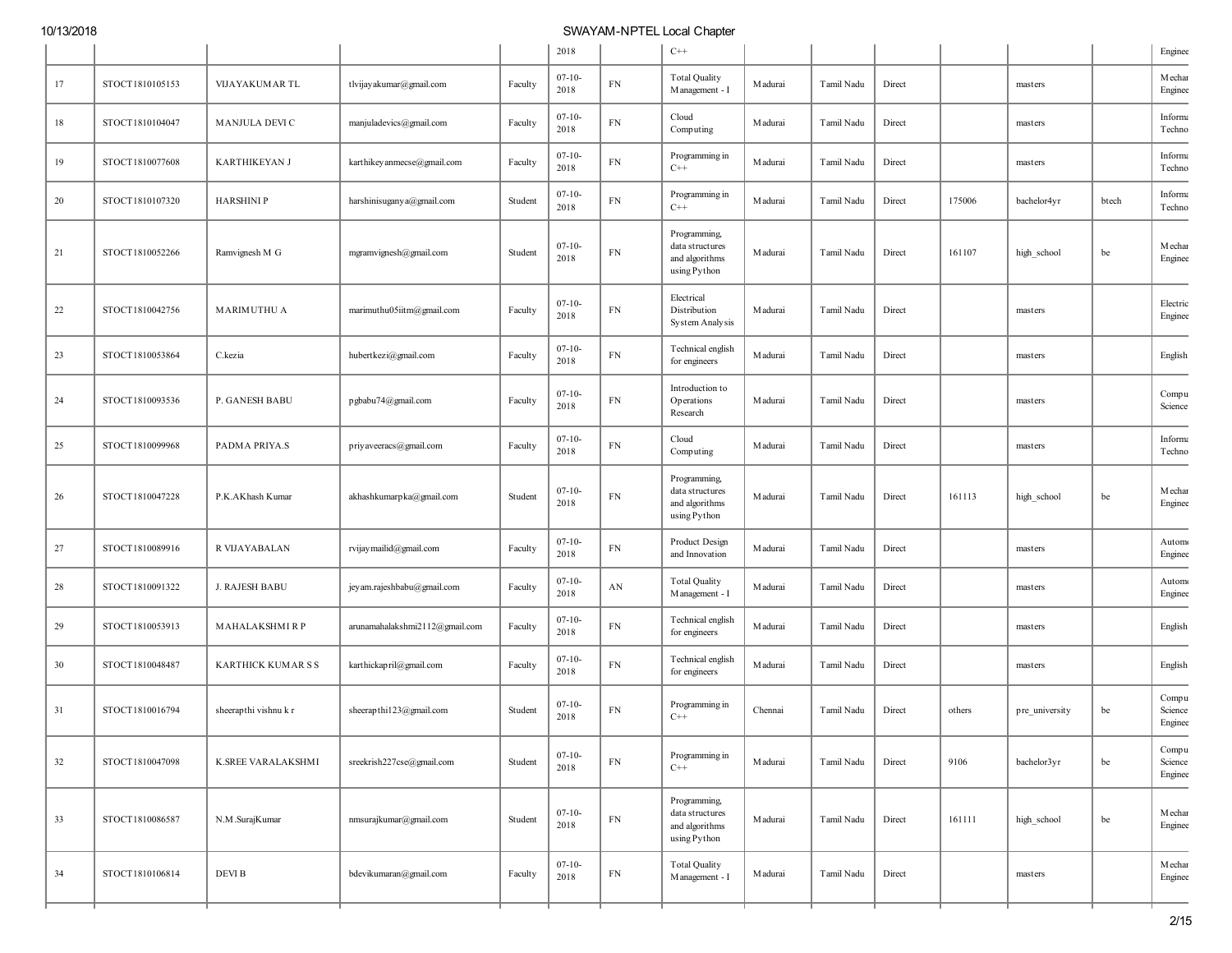| 35 | STOCT1810110107 | <b>GNANAMBALK</b>                     | gnanambalkc@gmail.com            | Faculty | $07-10-$<br>2018    | FN                     | Electrical<br>Distribution<br>System Analysis                    | Madurai  | Tamil Nadu | Direct |        | doctoral       |    | Electric<br>Enginee         |
|----|-----------------|---------------------------------------|----------------------------------|---------|---------------------|------------------------|------------------------------------------------------------------|----------|------------|--------|--------|----------------|----|-----------------------------|
| 36 | STOCT1810054137 | G.Akila                               | aakila789@gmail.com              | Faculty | $07 - 10 -$<br>2018 | ${\rm FN}$             | Technical english<br>for engineers                               | M adurai | Tamil Nadu | Direct |        | masters        |    | English                     |
| 37 | STOCT1810091336 | <b>L.VIVEK</b><br><b>KRISHNAKUMAR</b> | dnlvivek1582@gmail.com           | Faculty | $07 - 10 -$<br>2018 | AN                     | Refrigeration<br>And Air-<br>conditioner                         | Madurai  | Tamil Nadu | Direct |        | masters        |    | Mechar<br>Enginee           |
| 38 | STOCT1810046223 | <b>SURESH S</b>                       | sureshsakmeena@gmail.com         | Faculty | $07 - 10 -$<br>2018 | AN                     | Nature and<br>Properties of<br><b>M</b> aterials                 | Madurai  | Tamil Nadu | Direct |        | masters        |    | Automo<br>Enginee           |
| 39 | STOCT1810099176 | VIMALARANI C                          | jay sanjay vim@gmail.com         | Faculty | $07-10-$<br>2018    | ${\rm FN}$             | Introduction to<br>Smart Grid                                    | M adurai | Tamil Nadu | Direct |        | doctoral       |    | Electric<br>Enginee         |
| 40 | STOCT1810094839 | K.R.Rishenath kumar                   | rishekr4@gmail.com               | Student | $07-10-$<br>2018    | AN                     | Data Base<br>M anagement<br>System                               | Madurai  | Tamil Nadu | Direct | 152103 | bachelor3yr    | be | Electric<br>Enginee         |
| 41 | STOCT1810111957 | Rajaram.S.P.                          | ramraja798@gmail.com             | Faculty | $07-10-$<br>2018    | ${\rm FN}$             | Electrical<br>Distribution<br>System Analysis                    | M adurai | Tamil Nadu | Direct |        | doctoral       |    | Electric<br>Enginee         |
| 42 | STOCT1810101689 | <b>ARAVIND.A</b>                      | arshaaravind12@gmail.com         | Student | $07-10-$<br>2018    | FN                     | Programming in<br>$C++$                                          | Madurai  | Tamil Nadu | Direct | 9106   | bachelor4yr    | be | Electric<br>Enginee         |
| 43 | STOCT1810104721 | M.PRINCIMANOHARI                      | princimanoharineet2017@gmail.com | Student | $07-10-$<br>2018    | ${\rm FN}$             | Programming<br>data structures<br>and algorithms<br>using Python | Madurai  | Tamil Nadu | Direct | 9106   | pre_university | be | Compu<br>Science<br>Enginee |
| 44 | STOCT1810103184 | <b>RAMESH S</b>                       | ramesh.isaiah@gmail.com          | Faculty | $07-10-$<br>2018    | AN                     | Cloud<br>Computing                                               | Madurai  | Tamil Nadu | Direct |        | masters        |    | Informa<br>Techno           |
| 45 | STOCT1810053705 | <b>BIMAL ROY J</b>                    | bimalroy.official@gmail.com      | Faculty | $07-10-$<br>2018    | ${\rm FN}$             | Technical english<br>for engineers                               | Madurai  | Tamil Nadu | Direct |        | masters        |    | English                     |
| 46 | STOCT1810042035 | R. M. Satheesh Kumar                  | akakshay 1995@gmail.com          | Faculty | $07 - 10 -$<br>2018 | ${\rm FN}$             | <b>Total Quality</b><br>Management - I                           | M adurai | Tamil Nadu | Direct |        | doctoral       |    | Automo<br>Enginee           |
| 47 | STOCT1810091694 | R V SURESH BABU                       | rvsbabu2k11@gmail.com            | Faculty | $07 - 10 -$<br>2018 | AN                     | Laws of<br>Thermodynamics                                        | Madurai  | Tamil Nadu | Direct |        | masters        |    | Automo<br>Enginee           |
| 48 | STOCT1810104473 | M.Aarthi                              | mailtwinsista@gmail.com          | Student | $07-10-$<br>2018    | AN                     | Data Base<br>M anagement<br>System                               | Madurai  | Tamil Nadu | Direct | 152060 | bachelor4yr    | be | Electric<br>Enginee         |
| 49 | STOCT1810110359 | PORSELVI S                            | porselvi80@gmail.com             | Faculty | $07-10-$<br>2018    | ${\rm FN}$             | Fluid dynamics<br>and<br>turbomachines                           | Madurai  | Tamil Nadu | Direct |        | masters        |    |                             |
| 50 | STOCT1810085612 | KARTHICK.R.S                          | karthickrs1998@gmail.com         | Student | $07 - 10 -$<br>2018 | ${\rm FN}$             | Programming in<br>$C++$                                          | M adurai | Tamil Nadu | Direct | 162062 | pre_university | be | Electric<br>Enginee         |
| 51 | STOCT1810010188 | <b>RAMESH G</b>                       | ramesh18112013@gmail.com         | Faculty | $07 - 10 -$<br>2018 | $\mathbf{A}\mathbf{N}$ | Programming in<br>$C++$                                          | M adurai | Tamil Nadu | Direct |        | doctoral       |    | Compu<br>Science<br>Enginee |
| 52 | STOCT1810028442 | P.S.Shobiga                           | shobigaps2016@gmail.com          | Student | $07-10-$<br>2018    | ${\rm FN}$             | Data Base<br>M anagement<br>System                               | M adurai | Tamil Nadu | Direct | 164011 | bachelor3yr    | be | Compu<br>Science<br>Enginee |
|    |                 |                                       |                                  |         | $28 - 10 -$         |                        | Digital Image                                                    |          |            |        |        |                |    | Electron                    |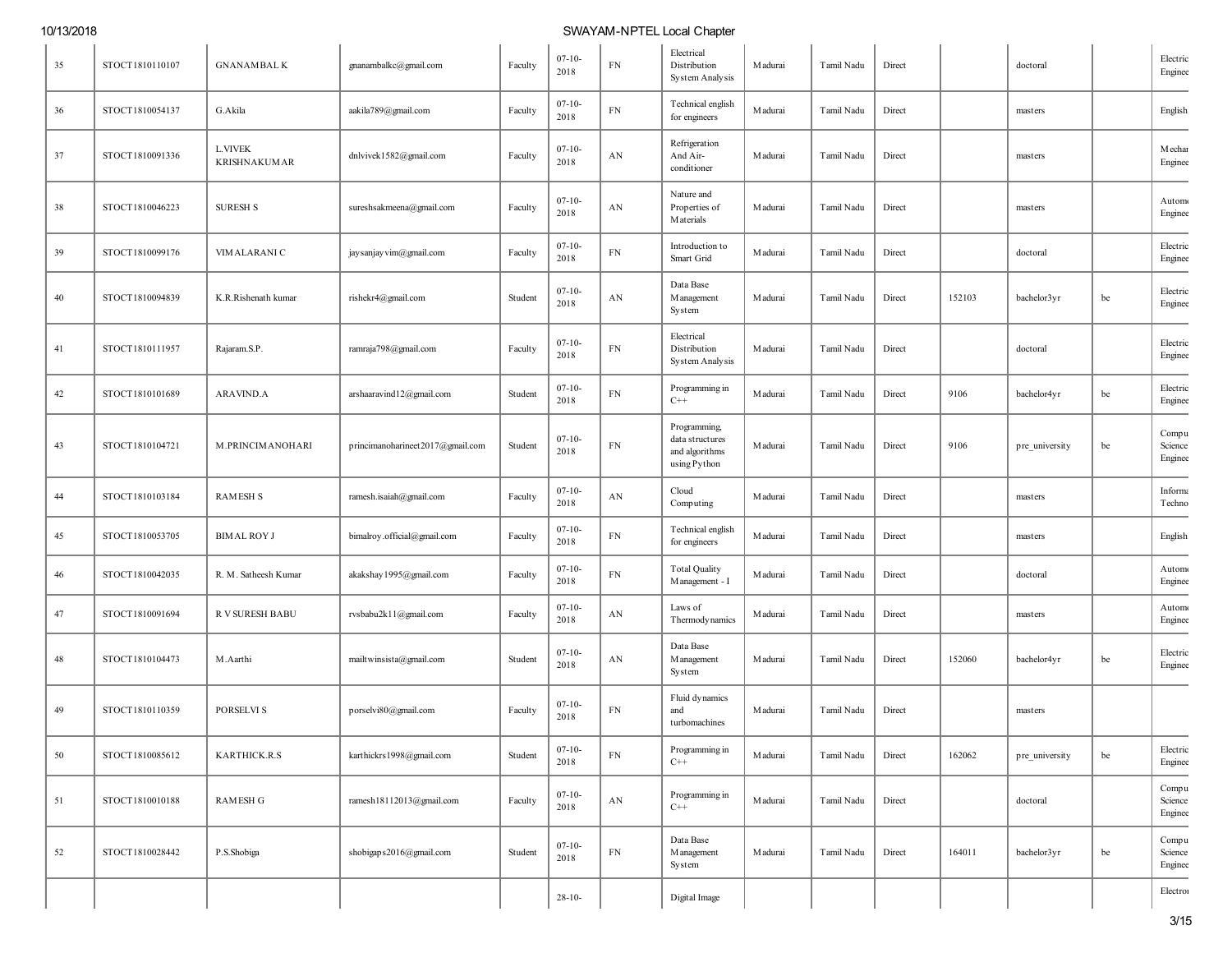| 53 | STOCT1810119448 | <b>RAVISANKAR S</b>    | nptelravisankar@gmail.com       | Faculty | 2018                | ${\rm FN}$ | Processing                                                             | M adurai        | Tamil Nadu | Direct |        | masters        |    | Commu<br>Enginee             |
|----|-----------------|------------------------|---------------------------------|---------|---------------------|------------|------------------------------------------------------------------------|-----------------|------------|--------|--------|----------------|----|------------------------------|
| 54 | STOCT1810157807 | SHANMUGAPRIYA B        | priyabalu0611@gmail.com         | Student | $28 - 10 -$<br>2018 | ${\rm FN}$ | Digital Circuits                                                       | M adurai        | Tamil Nadu | Direct | 172019 | pre_university | be | Electric<br>Enginee          |
| 55 | STOCT1810175594 | L.K.Sweta              | swetavara42@gmail.com           | Student | $28-10-$<br>2018    | $FN$       | Digital Circuits                                                       | <b>M</b> adurai | Tamil Nadu | Direct | 9106   | pre_university | be | Electron<br>Commu<br>Enginee |
| 56 | STOCT1810120018 | N.Iswariya             | aishuriya1998@gmail.com         | Student | $28 - 10 -$<br>2018 | FN         | Digital Circuits                                                       | <b>M</b> adurai | Tamil Nadu | Direct | 152304 | bachelor4yr    | be | Electric<br>Enginee          |
| 57 | STOCT1810131321 | M.Jansi Selvarani      | jansiselvarani16@gmail.com      | Faculty | $28 - 10 -$<br>2018 | ${\rm FN}$ | Introduction to<br>Abstract and<br>Linear Algebra                      | Madurai         | Tamil Nadu | Direct |        | masters        |    | Mathen                       |
| 58 | STOCT1810174549 | M.BASKARASETHUPATHI    | m.baskarasethupathi99@gmail.com | Student | $28 - 10 -$<br>2018 | ${\rm FN}$ | Digital Circuits                                                       | <b>M</b> adurai | Tamil Nadu | Direct | 172049 | high_school    | be | Electric<br>Enginee          |
| 59 | STOCT1810145743 | R. Yugal Kishore       | yugal1999kishore@gmail.com      | Student | $28 - 10 -$<br>2018 | ${\rm FN}$ | Digital Circuits                                                       | M adurai        | Tamil Nadu | Direct | 172309 | pre_university | be | Electric<br>Enginee          |
| 60 | STOCT1810156413 | V.Muthu Ajith          | muthuajith487@gmail.com         | Student | $28 - 10 -$<br>2018 | FN         | Power System<br>Analysis                                               | <b>M</b> adurai | Tamil Nadu | Direct | 162056 | bachelor4yr    | be | Electric<br>Enginee          |
| 61 | STOCT1810049701 | Muthu Ganesh V         | erganeshv@gmail.com             | Faculty | $28-10-$<br>2018    | $FN$       | Design and<br>pedagogy of the<br>introductory<br>programming<br>course | <b>M</b> adurai | Tamil Nadu | Direct |        | masters        |    | Electron<br>Commu<br>Enginee |
| 62 | STOCT1810172919 | Arvindbalaji.M         | arvindbalaji1999@gmail.com      | Student | $28 - 10 -$<br>2018 | ${\rm FN}$ | Digital Circuits                                                       | <b>M</b> adurai | Tamil Nadu | Direct | 172002 | high_school    | be | Electric<br>Enginee          |
| 63 | STOCT1810161020 | s.r.dharani            | srdharani0802@gmail.com         | Student | $28 - 10 -$<br>2018 | ${\rm FN}$ | Digital Circuits                                                       | <b>M</b> adurai | Tamil Nadu | Direct | 172071 | high_school    | be | Electric<br>Enginee          |
| 64 | STOCT1810139885 | solaiabirami           | solaiabirami2000@gmail.com      | Student | $28 - 10 -$<br>2018 | ${\rm FN}$ | Digital Circuits                                                       | <b>M</b> adurai | Tamil Nadu | Direct | 172005 | high_school    | be | Electric<br>Enginee          |
| 65 | STOCT1810117182 | <b>S.SONA</b>          | sonasivakumar0@gmail.com        | Student | $28 - 10 -$<br>2018 | ${\rm FN}$ | Digital Circuits                                                       | <b>M</b> adurai | Tamil Nadu | Direct | 172045 | high_school    | be | Electric<br>Enginee          |
| 66 | STOCT1810139650 | Dr.A.UMARANI           | duraiumarani@gmail.com          | Faculty | $28 - 10 -$<br>2018 | ${\rm FN}$ | Nanotechnology<br>in Agriculture                                       | M adurai        | Tamil Nadu | Direct |        | doctoral       |    | Others                       |
| 67 | STOCT1810149857 | K. SIVASHANKARI        | shiva7shankari@gmail.com        | Student | $28 - 10 -$<br>2018 | ${\rm FN}$ | Digital Circuits                                                       | Madurai         | Tamil Nadu | Direct | 172058 | high_school    | be | Electric<br>Enginee          |
| 68 | STOCT1810143651 | <b>M.GANESH KUMARI</b> | gnshkumari@gmail.com            | Faculty | $28 - 10 -$<br>2018 | ${\rm FN}$ | Fundamentals of<br>Electrical<br>Engineering                           | Dindigul        | Tamil Nadu | Direct |        | masters        |    | Electric<br>Enginee          |
| 69 | STOCT1810157582 | vasukikalidass         | vasukikalidass@gmail.com        | Student | $28 - 10 -$<br>2018 | ${\rm FN}$ | <b>Digital Circuits</b>                                                | <b>M</b> adurai | Tamil Nadu | Direct | 172011 | pre university | be | Electric<br>Enginee          |
| 70 | STOCT1810132015 | Prabhu                 | prabhu.klnce@gmail.com          | Faculty | $28 - 10 -$<br>2018 | ${\rm FN}$ | Computer<br>Architecture                                               | Madurai         | Tamil Nadu | Direct |        | masters        |    | Compu<br>Science<br>Enginee  |
| 71 | STOCT1810175654 | DEVI BALA.M            | sujitharaina483@gmail.com       | Student | $28-10-$<br>2018    | ${\rm FN}$ | Digital Circuits                                                       | Madurai         | Tamil Nadu | Direct | 163009 | pre university | be | Electron<br>Commu<br>Enginee |
|    |                 |                        |                                 |         | $28-10-$            |            |                                                                        |                 |            |        |        |                |    | Electric                     |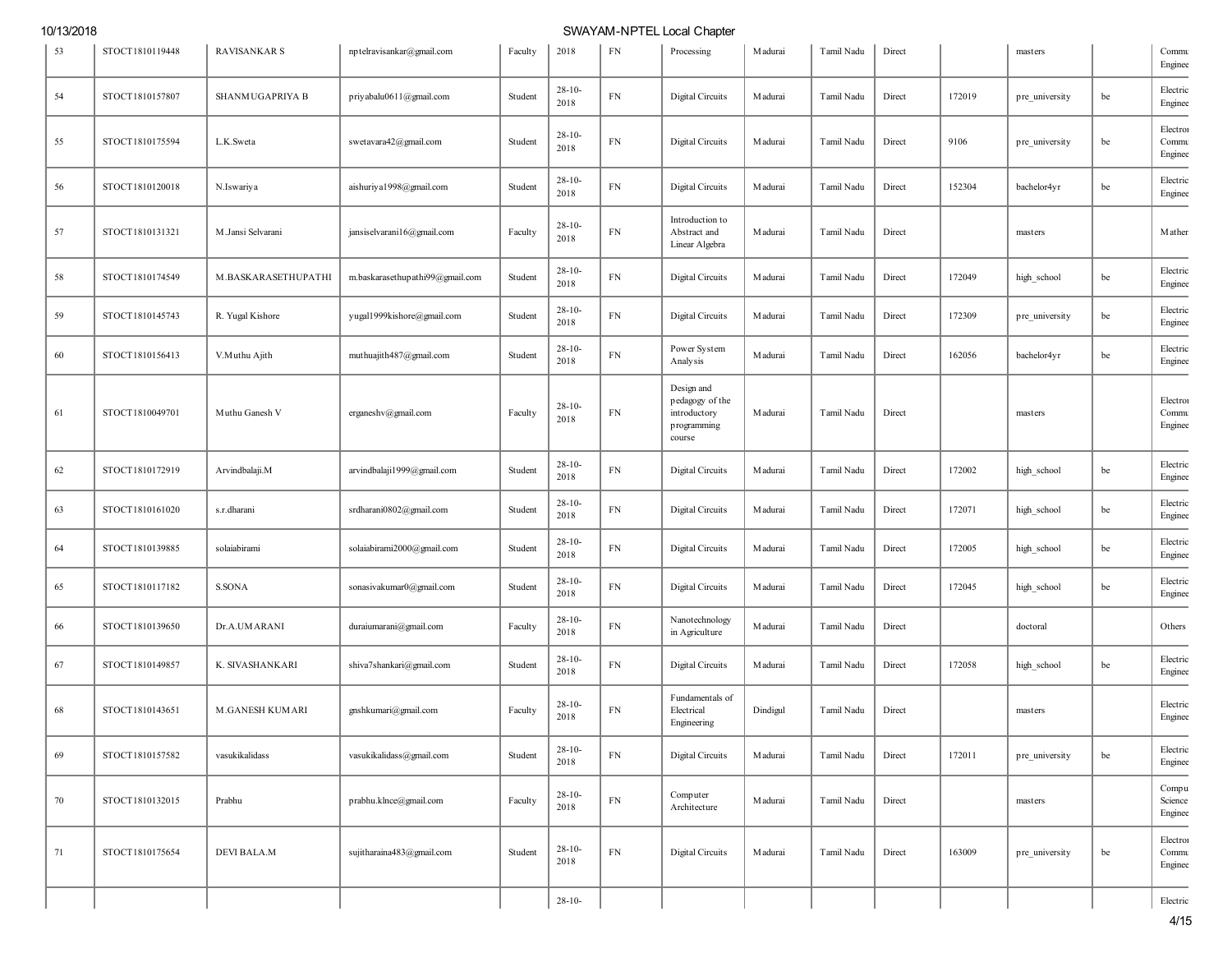| 72 | STOCT1810157450 | Christophar rajan P     | jeschris1999@gmail.com        | Student | 2018                | FN         | Digital Circuits                                  | <b>M</b> adurai | Tamil Nadu | Direct | 172041      | pre university | be    | Enginee                      |
|----|-----------------|-------------------------|-------------------------------|---------|---------------------|------------|---------------------------------------------------|-----------------|------------|--------|-------------|----------------|-------|------------------------------|
| 73 | STOCT1810162992 | A.MEENA                 | meenacseeng@gmail.com         | Faculty | $28 - 10 -$<br>2018 | FN         | Computer<br>Networks and<br>Internet Protocol     | M adurai        | Tamil Nadu | Direct |             | masters        |       | Compu<br>Science<br>Enginee  |
| 74 | STOCT1810172699 | T.s.hari hara sudhan    | harivilla19@gmail.com         | Student | $28 - 10 -$<br>2018 | ${\rm FN}$ | Digital Circuits                                  | Madurai         | Tamil Nadu | Direct | 9106        | high_school    | be    | Electric<br>Enginee          |
| 75 | STOCT1810122014 | Sharmadha               | 2sharmadha@gmail.com          | Faculty | $28 - 10 -$<br>2018 | ${\rm FN}$ | Digital Circuits                                  | M adurai        | Tamil Nadu | Direct |             | masters        |       | Electron<br>Commu<br>Enginee |
| 76 | STOCT1810107932 | SRI HARISH A.R.J        | sriharishbtech.it@gmail.com   | Student | $28 - 10 -$<br>2018 | ${\rm FN}$ | Introduction to<br>Programming in<br>С            | M adurai        | Tamil Nadu | Direct | 175004      | high_school    | btech | Informa<br>Techno            |
| 77 | STOCT1810173740 | <b>JAIKISHAN G.V</b>    | kishangv26@gmail.com          | Student | $28 - 10 -$<br>2018 | FN         | Digital Circuits                                  | M adurai        | Tamil Nadu | Direct | 172101      | pre_university | be    | Electric<br>Enginee          |
| 78 | STOCT1810172717 | <b>S.S.BALAJI</b>       | balasivam2000@gmail.com       | Student | $28 - 10 -$<br>2018 | ${\rm FN}$ | Digital Circuits                                  | M adurai        | Tamil Nadu | Direct | 172064      | high_school    | be    | Electric<br>Enginee          |
| 79 | STOCT1810143455 | <b>G.PUSHPARAJAN</b>    | ganeshanpushparajan@gmail.com | Faculty | $28 - 10 -$<br>2018 | ${\rm FN}$ | Introduction to<br>Abstract and<br>Linear Algebra | M adurai        | Tamil Nadu | Direct |             | masters        |       | Mathen                       |
| 80 | STOCT1810154851 | <b>B.VIJAYA LAKSHMI</b> | bviji0677@gmail.com           | Faculty | $28 - 10 -$<br>2018 | FN         | Introduction to<br>Programming in<br>C            | M adurai        | Tamil Nadu | Direct |             | doctoral       |       | Compu<br>Science             |
| 81 | STOCT1810042405 | <b>S.ISWARYA</b>        | siswarya58@gmail.com          | Student | $28 - 10 -$<br>2018 | ${\rm FN}$ | Digital Circuits                                  | <b>M</b> adurai | Tamil Nadu | Direct | 172302      | pre_university | be    | Electric<br>Enginee          |
| 82 | STOCT1810175585 | Faumitha parveen M      | faumithafarook@gmail.com      | Student | $28 - 10 -$<br>2018 | ${\rm FN}$ | Digital Circuits                                  | M adurai        | Tamil Nadu | Direct | 163013      | pre_university | be    | Electron<br>Commu<br>Enginee |
| 83 | STOCT1810159087 | ARUN VIGNESH K K        | arunvigneshkrish@gmail.com    | Faculty | $28 - 10 -$<br>2018 | ${\rm FN}$ | M anufacturing<br>Systems<br>Technology I &<br>П  | M adurai        | Tamil Nadu | Direct |             | masters        |       | Mechar<br>Enginee            |
| 84 | STOCT1810175527 | K. Anusiya              | kanusiya051999@gmail.com      | Student | $28 - 10 -$<br>2018 | ${\rm FN}$ | Digital Circuits                                  | Madurai         | Tamil Nadu | Direct | 9.10616E+11 | bachelor3yr    | be    | Electron<br>Commu<br>Enginee |
| 85 | STOCT1810019039 | R.Lakshmi               | rlaksh.1975@gmail.com         | Faculty | $28 - 10 -$<br>2018 | ${\rm FN}$ | Introduction to<br>Programming in<br>С            | M adurai        | Tamil Nadu | Direct |             | masters        |       | Compu<br>Science<br>Enginee  |
| 86 | STOCT1810004096 | <b>B.M.NAGARAJAN</b>    | nagarajanbm@gmail.com         | Faculty | $28-10-$<br>2018    | ${\rm FN}$ | <b>Digital Circuits</b>                           | <b>M</b> adurai | Tamil Nadu | Direct |             | masters        |       | Electron<br>Commu<br>Enginee |
| 87 | STOCT1810112940 | <b>J.BUJA SHREE</b>     | shreeharin222000@gmail.com    | Student | $28 - 10 -$<br>2018 | ${\rm FN}$ | Digital Circuits                                  | Madurai         | Tamil Nadu | Direct | 172305      | high_school    | be    | Electric<br>Enginee          |
| 88 | STOCT1810172513 | S.V.PRIYADHARSHINI      | peppypriya98@gmail.com        | Student | $28 - 10 -$<br>2018 | ${\rm FN}$ | Introduction to<br>Machine<br>Learning            | M adurai        | Tamil Nadu | Direct | 164132      | bachelor3yr    | be    | Compu<br>Science<br>Enginee  |
| 89 | STOCT1810145953 | alaguraja a             | moorthiiit@gmail.com          | Student | $28 - 10 -$<br>2018 | ${\rm FN}$ | Digital Circuits                                  | Madurai         | Tamil Nadu | Direct | 9106        | bachelor3yr    | be    | Electron<br>Commu<br>Enginee |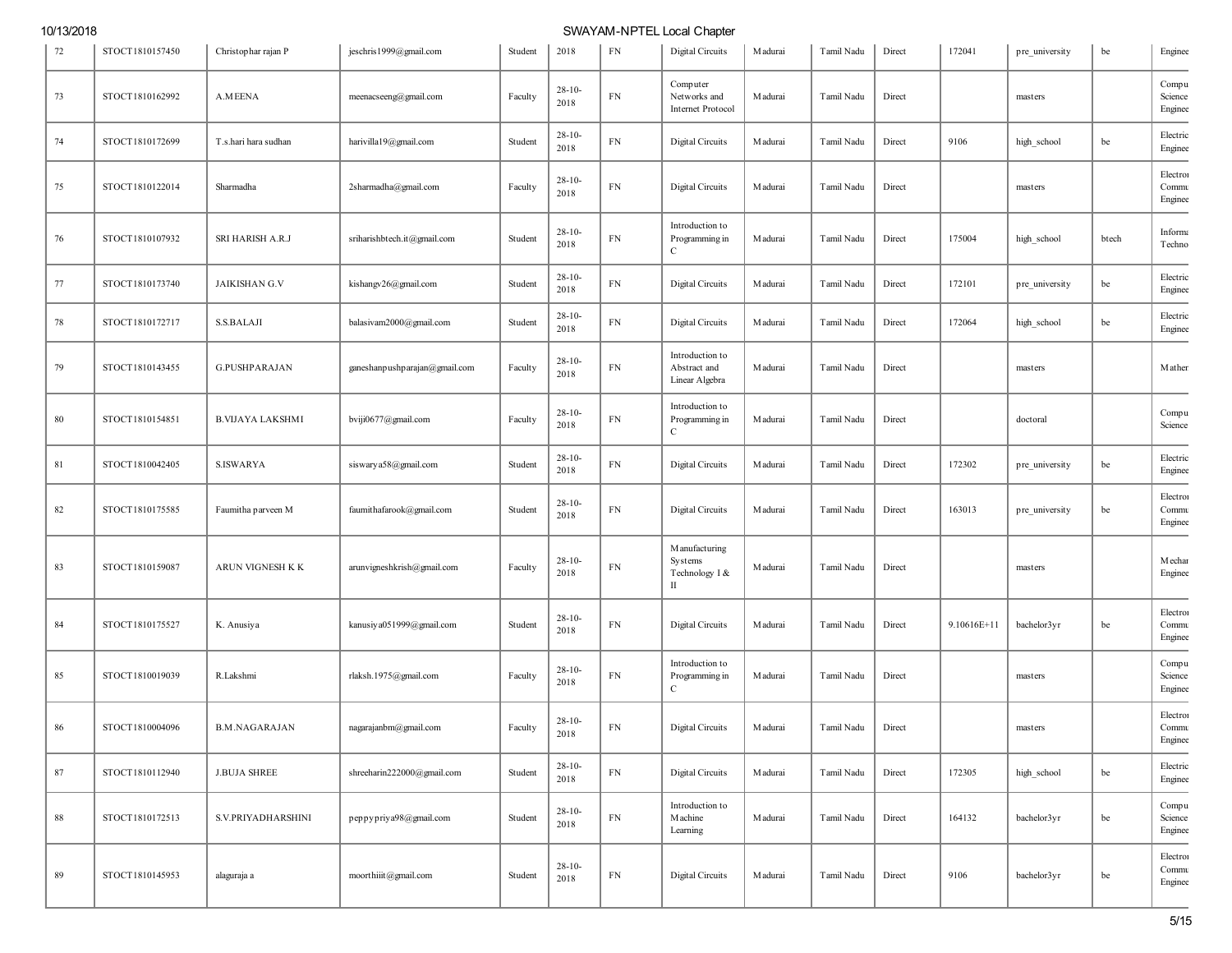| 90  | STOCT1810118383 | PANDIYARAJAN      | pandiyan.rajan8@gmail.com    | Faculty | $28 - 10 -$<br>2018 | AN                     | Engineering<br>Metrology                                                            | <b>M</b> adurai | Tamil Nadu | Direct |        | masters        |       | Mechar<br>Enginee            |
|-----|-----------------|-------------------|------------------------------|---------|---------------------|------------------------|-------------------------------------------------------------------------------------|-----------------|------------|--------|--------|----------------|-------|------------------------------|
| 91  | STOCT1810174112 | GAUTAM.J          | gautamjprakash@gmail.com     | Faculty | $28 - 10 -$<br>2018 | ${\rm FN}$             | Computer<br>Networks and<br>Internet Protocol                                       | Madurai         | Tamil Nadu | Direct |        | masters        |       | Informa<br>Techno            |
| 92  | STOCT1810148059 | N J DIVYA LAKSHMI | njdivyalakshmi@gmail.com     | Student | $28-10-$<br>2018    | ${\rm FN}$             | Digital Circuits                                                                    | <b>M</b> adurai | Tamil Nadu | Direct | 172030 | high_school    | be    | Electric<br>Enginee          |
| 93  | STOCT1810172384 | K.Gokulaprasath   | k.gokulaprasath@gmail.com    | Student | $28 - 10 -$<br>2018 | ${\rm FN}$             | Digital Circuits                                                                    | Madurai         | Tamil Nadu | Direct | 172044 | high_school    | be    | Electric<br>Enginee          |
| 94  | STOCT1810172503 | Vaishnavi NS      | vaishnavinattamai2@gmail.com | Student | $28-10-$<br>2018    | ${\rm FN}$             | Introduction to<br>Machine<br>Learning                                              | <b>M</b> adurai | Tamil Nadu | Direct | 164112 | masters        | be    | Compu<br>Science<br>Enginee  |
| 95  | STOCT1810168437 | K.H.Umamaheswari  | umapavithra05@gmail.com      | Student | $28-10-$<br>2018    | AN                     | Digital Circuits                                                                    | <b>M</b> adurai | Tamil Nadu | Direct | 9106   | high_school    | be    | Electron<br>Commu<br>Enginee |
| 96  | STOCT1810126196 | NAVEETH KUMAR R   | naveeth1@gmail.com           | Faculty | $28-10-$<br>2018    | ${\rm FN}$             | Op Amp<br>Practical<br>Applications:<br>Design,<br>Simulation and<br>Implementation | <b>M</b> adurai | Tamil Nadu | Direct |        | masters        |       | Instrum<br>Enginee           |
| 97  | STOCT1810156024 | A.SELVARAJ        | selva25x@gmail.com           | Faculty | $28-10-$<br>2018    | ${\rm FN}$             | Computer<br>Networks and<br>Internet Protocol                                       | <b>M</b> adurai | Tamil Nadu | Direct |        | masters        |       | Compu<br>Science<br>Enginee  |
| 98  | STOCT1810104426 | M.Muthubharathi   | muthubharathi5222@gmail.com  | Student | $28 - 10 -$<br>2018 | ${\rm FN}$             | Digital Circuits                                                                    | <b>M</b> adurai | Tamil Nadu | Direct | 152054 | bachelor4yr    | be    | Electric<br>Enginee          |
| 99  | STOCT1810172512 | B.Muthupandi      | bmuthup and i1999@gmail.com  | Student | $28 - 10 -$<br>2018 | ${\rm FN}$             | Digital Circuits                                                                    | <b>M</b> adurai | Tamil Nadu | Direct | 172034 | high_school    | be    | Electric<br>Enginee          |
| 100 | STOCT1810030018 | P.LOGANTHURAI     | loganthuraip@gmail.com       | Faculty | $28 - 10 -$<br>2018 | ${\rm FN}$             | Fundamentals of<br>Electrical<br>Engineering                                        | <b>M</b> adurai | Tamil Nadu | Direct |        | doctoral       |       | Electric<br>Enginee          |
| 101 | STOCT1810145956 | DHARANI DEVI.J    | jey akkumaar@gmail.com       | Student | $28 - 10 -$<br>2018 | ${\rm FN}$             | Digital Circuits                                                                    | <b>M</b> adurai | Tamil Nadu | Direct | 163035 | pre_university | be    | Electron<br>Commu<br>Enginee |
| 102 | STOCT1810076838 | R.Manikandan      | pomaice2017@gmail.com        | Faculty | $28-10-$<br>2018    | ${\rm FN}$             | Fundamentals of<br>manufacturing<br>processes                                       | <b>M</b> adurai | Tamil Nadu | Direct |        | masters        |       | <b>M</b> echar<br>Enginee    |
| 103 | STOCT1810167722 | s.devadharshini   | sdevadharshini2016@gmail.com | Student | $28 - 10 -$<br>2018 | ${\rm FN}$             | Problem Solving<br>through<br>Programming in<br>$\mathbf C$                         | Madurai         | Tamil Nadu | Direct | 165306 | pre_university | btech | Informa<br>Techno            |
| 104 | STOCT1810076838 | R.Manikandan      | pomaice2017@gmail.com        | Faculty | $28 - 10 -$<br>2018 | $\mathbf{A}\mathbf{N}$ | M anufacturing<br>Systems<br>Technology I &<br>$\scriptstyle\rm II$                 | Madurai         | Tamil Nadu | Direct |        | masters        |       | Mechar<br>Enginee            |
| 105 | STOCT1810144911 | J.Vishnuppriya    | vishnu.gamergp@gmail.com     | Student | $28-10-$<br>2018    | ${\rm FN}$             | Problem Solving<br>through<br>Programming in<br>$\mathbf C$                         | Madurai         | Tamil Nadu | Direct | 9106   | bachelor4yr    | be    | Compu<br>Science<br>Enginee  |
|     |                 |                   |                              |         |                     |                        | Problem Solving                                                                     |                 |            |        |        |                |       |                              |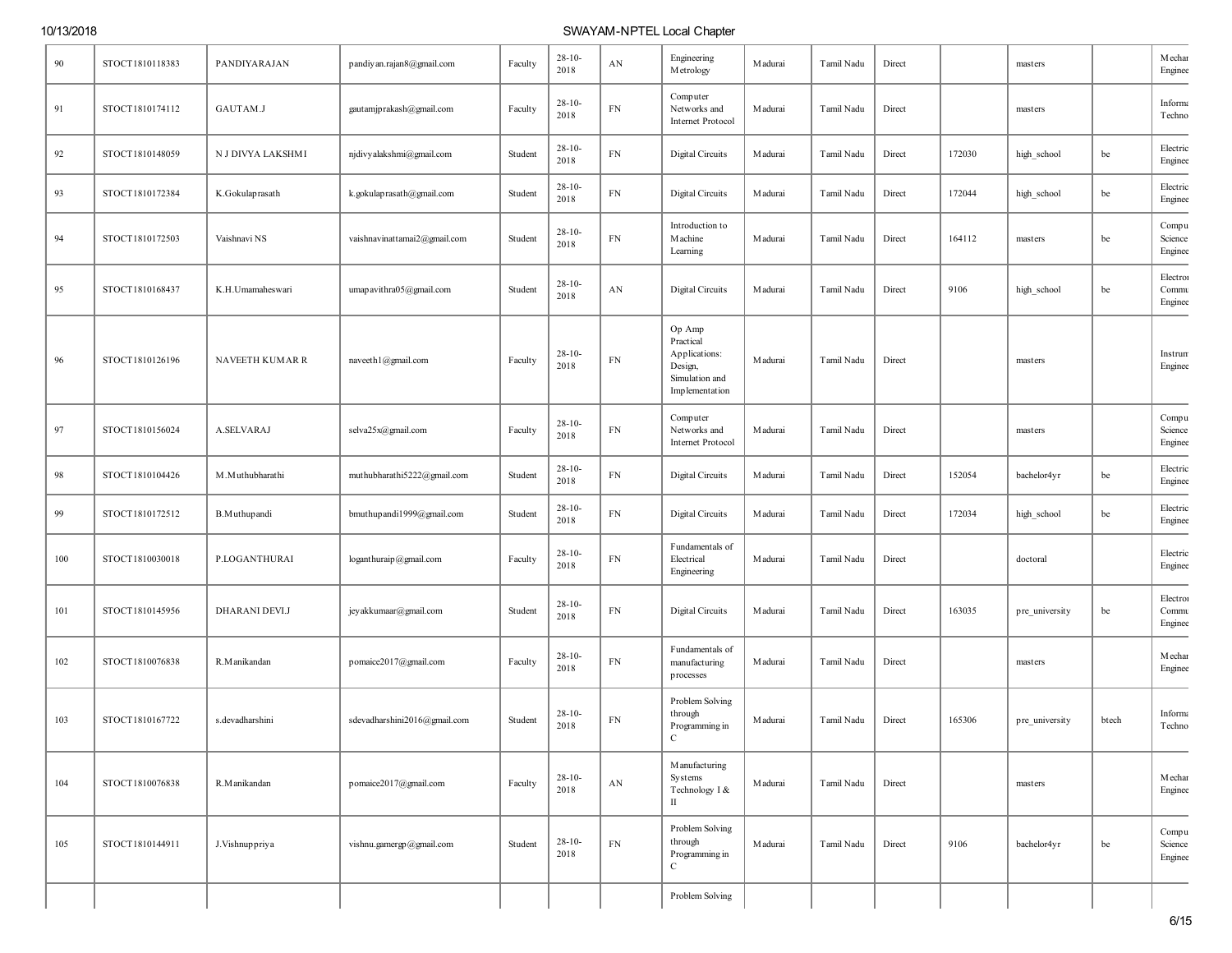| 106 | STOCT1810173179 | Yohalakshmi.A.G             | yohalakshmi.ag@gmail.com      | Student | $28-10-$<br>2018    | AN         | through<br>Programming in<br>$\mathbf C$                     | M adurai        | Tamil Nadu | Direct | 9106   | pre_university | btech | Informa<br>Techno            |
|-----|-----------------|-----------------------------|-------------------------------|---------|---------------------|------------|--------------------------------------------------------------|-----------------|------------|--------|--------|----------------|-------|------------------------------|
| 107 | STOCT1810176376 | THAMARAI KANI K             | tkthamaraikani@gmail.com      | Student | $28 - 10 -$<br>2018 | AN         | Problem Solving<br>through<br>Programming in<br>C            | <b>M</b> adurai | Tamil Nadu | Direct | 165030 | pre_university | btech | Informa<br>Techno            |
| 108 | STOCT1810156399 | BHUVANA PRASAD M.S.         | prasadbhu007@gmail.com        | Student | $28 - 10 -$<br>2018 | ${\rm FN}$ | Computer<br>Networks and<br>Internet Protocol                | Madurai         | Tamil Nadu | Direct | 165026 | pre_university | btech | Informa<br>Techno            |
| 109 | STOCT1810145954 | Deepak                      | deepak.js850@gmail.com        | Student | $28 - 10 -$<br>2018 | ${\rm FN}$ | Digital Circuits                                             | M adurai        | Tamil Nadu | Direct | 163129 | pre_university | be    | Electron<br>Commu<br>Enginee |
| 110 | STOCT1810130515 | NAGARAJAN.G.M               | safety nagarajan@gmail.com    | Faculty | $28 - 10 -$<br>2018 | AN         | Noise<br>M anagement and<br>Control                          | M adurai        | Tamil Nadu | Direct |        | masters        |       | Mechar<br>Enginee            |
| 111 | STOCT1810114991 | Jaffrin Banu                | jaffrin30banu@gmail.com       | Student | $28 - 10 -$<br>2018 | ${\rm FN}$ | Digital Circuits                                             | Madurai         | Tamil Nadu | Direct | 152047 | high_school    | be    | Electric<br>Enginee          |
| 112 | STOCT1810126277 | <b>M AMUDHA</b>             | amudhabhaskaran2006@gmail.com | Faculty | $28 - 10 -$<br>2018 | ${\rm FN}$ | Switching<br>Circuits and<br>Logic Design                    | <b>M</b> adurai | Tamil Nadu | Direct |        | masters        |       | Electron<br>Commu<br>Enginee |
| 113 | STOCT1810139791 | S.Santhosh                  | santhoshkumar872000@gmail.com | Student | $28 - 10 -$<br>2018 | ${\rm FN}$ | Digital Circuits                                             | M adurai        | Tamil Nadu | Direct | 172017 | high_school    | be    | Electron<br>Enginee          |
| 114 | STOCT1810169362 | R.S.Varsha                  | rsvarsha99@gmail.com          | Student | $28 - 10 -$<br>2018 | AN         | Digital Circuits                                             | M adurai        | Tamil Nadu | Direct | 9106   | high_school    | be    | Electron<br>Commu<br>Enginee |
| 115 | STOCT1810102048 | YASHWANTH R                 | yashwanth712@gmail.com        | Student | $28 - 10 -$<br>2018 | ${\rm FN}$ | Gender Justice<br>and Workplace<br>Security                  | Trichy          | Tamil Nadu | Direct | 161112 | pre_university | be    | Mechar<br>Enginee            |
| 116 | STOCT1810164933 | S Farook                    | fook5895@gmail.com            | Student | $28 - 10 -$<br>2018 | AN         | Introduction to<br>Programming in<br>$\mathbf C$             | M adurai        | Tamil Nadu | Direct | 165053 | high_school    | btech | Informa<br>Techno            |
| 117 | STOCT1810122990 | <b>R.KALAISELVI</b>         | mekamitra23@gmail.com         | Faculty | $28 - 10 -$<br>2018 | ${\rm FN}$ | Introduction to<br>Abstract and<br>Linear Algebra            | M adurai        | Tamil Nadu | Direct |        | masters        |       | Mathen                       |
| 118 | STOCT1810117799 | vimal radha vignesh         | nvimalvignesh@gmail.com       | Faculty | $28 - 10 -$<br>2018 | ${\rm FN}$ | Power System<br>Analysis                                     | Madurai         | Tamil Nadu | Direct |        | masters        |       | Electric<br>Enginee          |
| 119 | STOCT1810141390 | Ajith Kumar.P               | pajithpsap@gmail.com          | Student | $28 - 10 -$<br>2018 | ${\rm FN}$ | Introduction to<br>Programming in<br>$\mathbf C$             | M adurai        | Tamil Nadu | Direct | 152032 | bachelor4yr    | be    | Electric<br>Enginee          |
| 120 | STOCT1810156534 | logameenakshi               | mighty meena143@gmail.com     | Student | $28 - 10 -$<br>2018 | ${\rm FN}$ | Computer<br>Networks and<br><b>Internet Protocol</b>         | M adurai        | Tamil Nadu | Direct | 9106   | bachelor3yr    | btech | Informa<br>Techno            |
| 121 | STOCT1810167736 | A.Abigail Pearlin Rajkumari | abigailpearlin@gmail.com      | Student | $28 - 10 -$<br>2018 | ${\rm FN}$ | Problem Solving<br>through<br>Programming in<br>$\mathbf{C}$ | M adurai        | Tamil Nadu | Direct | 9106   | pre_university | btech | Informa<br>Techno            |
| 122 | STOCT1810005561 | Nandha Kumar S              | nandhakumars2012@gmail.com    | Student | $28 - 10 -$<br>2018 | ${\rm FN}$ | Fundamentals of<br>Electrical<br>Engineering                 | Madurai         | Tamil Nadu | Direct | 152018 | pre_university | be    | Electric<br>Enginee          |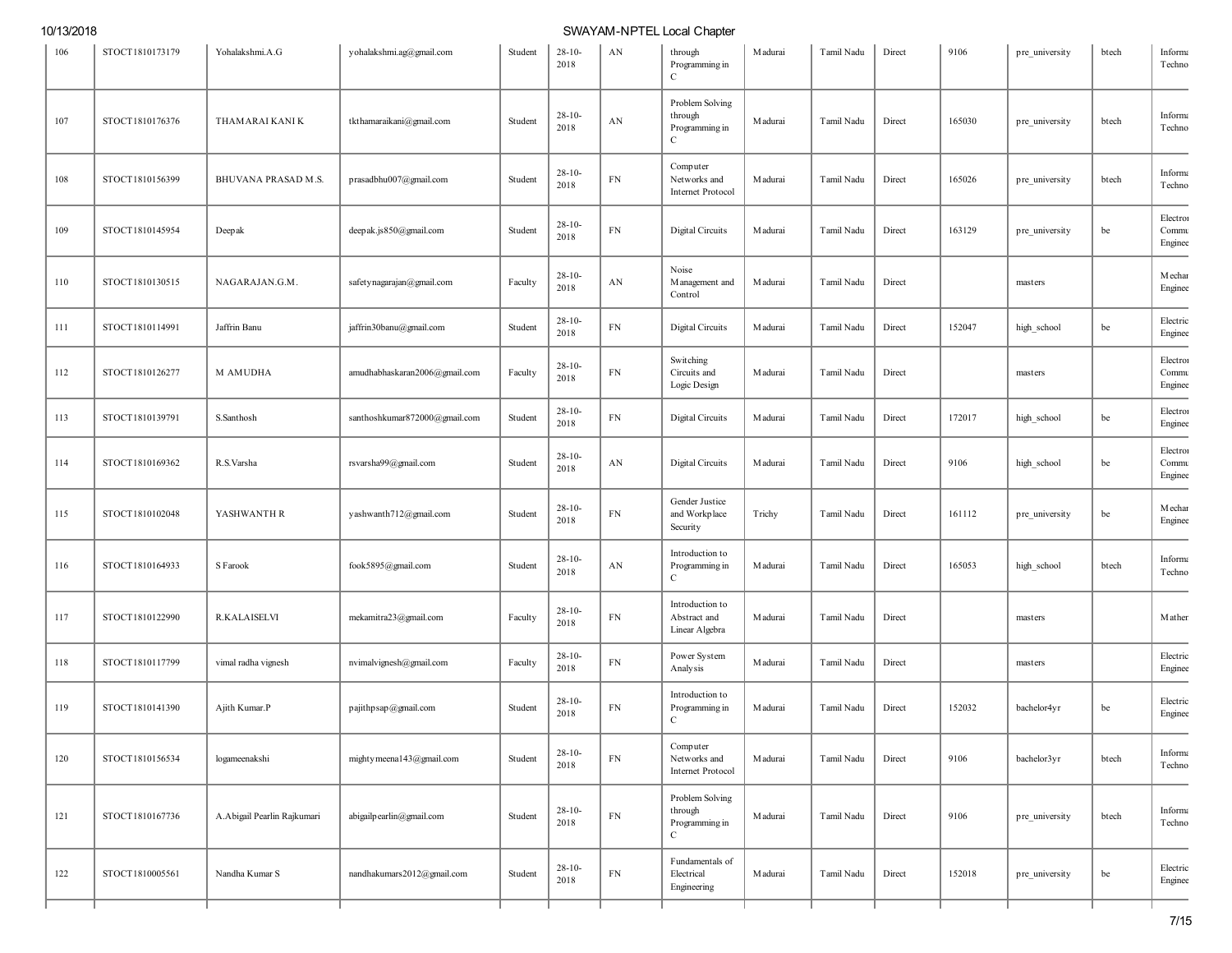| 123 | STOCT1810175034 | <b>B. BUVANESWARI</b> | buvana.nptel@gmail.com            | Faculty | $28 - 10 -$<br>2018 | ${\rm FN}$ | Digital Circuits                                     | M adurai        | Tamil Nadu | Direct |        | masters        |       | Compu<br>Science<br>Enginee  |
|-----|-----------------|-----------------------|-----------------------------------|---------|---------------------|------------|------------------------------------------------------|-----------------|------------|--------|--------|----------------|-------|------------------------------|
| 124 | STOCT1810123587 | Karthik L R J         | lrjkarthik@gmail.com              | Faculty | $28 - 10 -$<br>2018 | ${\rm FN}$ | Introduction to<br>Programming in<br>$\mathbf C$     | Madurai         | Tamil Nadu | Direct |        | masters        |       | Informa<br>Techno            |
| 125 | STOCT1810157577 | Kumar Janardhanan     | kumarjanardhananbtech@gmail.com   | Student | $28 - 10 -$<br>2018 | ${\rm FN}$ | Computer<br>Networks and<br><b>Internet Protocol</b> | Madurai         | Tamil Nadu | Direct | 165106 | bachelor4yr    | btech | Informa<br>Techno            |
| 126 | STOCT1810160829 | Harshini              | harshiniprabakaran@gmail.com      | Student | $28 - 10 -$<br>2018 | ${\rm FN}$ | Computer<br>Networks and<br>Internet Protocol        | Madurai         | Tamil Nadu | Direct | 165302 | bachelor3yr    | btech | Informa<br>Techno            |
| 127 | STOCT1810146017 | Ajitha JK             | jkajitha1826@gmail.com            | Student | $28 - 10 -$<br>2018 | AN         | Digital Circuits                                     | Madurai         | Tamil Nadu | Direct | 163123 | pre_university | be    | Electron<br>Commu<br>Enginee |
| 128 | STOCT1810154415 | <b>SELVAKUMAR S</b>   | suruliselvakumar@gmail.com        | Faculty | $28 - 10 -$<br>2018 | ${\rm FN}$ | <b>Digital Circuits</b>                              | Madurai         | Tamil Nadu | Direct |        | masters        |       | Electron<br>Commu<br>Enginee |
| 129 | STOCT1810112654 | B.Alagu Padmanathan   | padhubarani2000@gmail.com         | Student | $28 - 10 -$<br>2018 | ${\rm FN}$ | Digital Circuits                                     | Madurai         | Tamil Nadu | Direct | 172027 | high_school    | be    | Electric<br>Enginee          |
| 130 | STOCT1810154800 | N.Aiswarya            | aiswary anagarajan12@gmail.com    | Student | $28 - 10 -$<br>2018 | ${\rm FN}$ | Introduction to<br>Programming in<br>$\mathbf C$     | M adurai        | Tamil Nadu | Direct | 152037 | bachelor4yr    | be    | Electric<br>Enginee          |
| 131 | STOCT1810010188 | <b>RAMESH G</b>       | ramesh18112013@gmail.com          | Faculty | $28 - 10 -$<br>2018 | AN         | Introduction to<br>Programming in<br>C               | M adurai        | Tamil Nadu | Direct |        | doctoral       |       | Compu<br>Science<br>Enginee  |
| 132 | STOCT1810175819 | saranya.k             | saranyak1299@gmail.com            | Student | $28 - 10 -$<br>2018 | AN         | Digital Circuits                                     | M adurai        | Tamil Nadu | Direct | 9106   | pre_university | be    | Electron<br>Commu<br>Enginee |
| 133 | STOCT1810156761 | HARIVIKNESHWAR D.N    | harivignesh732@gmail.com          | Student | $28 - 10 -$<br>2018 | ${\rm FN}$ | Digital Circuits                                     | M adurai        | Tamil Nadu | Direct | 152046 | bachelor4yr    | be    | Electric<br>Enginee          |
| 134 | STOCT1810077608 | <b>KARTHIKEYAN J</b>  | karthikey anmecse@gmail.com       | Faculty | $28 - 10 -$<br>2018 | ${\rm FN}$ | Introduction to<br>Internet of<br>Things             | Madurai         | Tamil Nadu | Direct |        | masters        |       | Informa<br>Techno            |
| 135 | STOCT1810168837 | Prasanna Kumar M.R.G. | mrgprasannakumarbtechit@gmail.com | Student | $28 - 10 -$<br>2018 | ${\rm FN}$ | Introduction to<br>Programming in<br>$\mathbf C$     | <b>M</b> adurai | Tamil Nadu | Direct | 175105 | high_school    | btech | Informa<br>Techno            |
| 136 | STOCT1810174992 | K.HARIKRISHNAN        | krishnanh241@gmail.com            | Student | $28 - 10 -$<br>2018 | ${\rm FN}$ | Digital Circuits                                     | <b>M</b> adurai | Tamil Nadu | Direct | 172042 | high_school    | be    | Electric<br>Enginee          |
| 137 | STOCT1810096639 | K.INDHUPRIYA          | indhupriya25598@gmail.com         | Student | $28 - 10 -$<br>2018 | ${\rm FN}$ | Introduction to<br>Programming in<br>$\mathbf C$     | M adurai        | Tamil Nadu | Direct | 152052 | high_school    | be    | ${\rm Electric}$<br>Enginee  |
| 138 | STOCT1810115442 | Manoj A               | manojhails@gmail.com              | Faculty | $28 - 10 -$<br>2018 | FN         | English Language<br>for Competitive<br>Exams         | Madurai         | Tamil Nadu | Direct |        | masters        |       | Electric<br>Enginee          |
| 139 | STOCT1810117015 | S.Gowtham             | gowthamfranklin@gmail.com         | Student | $28 - 10 -$<br>2018 | ${\rm FN}$ | Digital Circuits                                     | Madurai         | Tamil Nadu | Direct | 163313 | pre_university | be    | Electron<br>Commu<br>Enginee |
| 140 | STOCT1810074824 | MARUTHASANKAR M       | mmaruthasankar14@gmail.com        | Student | $28 - 10 -$         | ${\rm FN}$ | Fundamentals of<br>manufacturing                     | Madurai         | Tamil Nadu | Direct | 171012 | high_school    | be    | Mechar                       |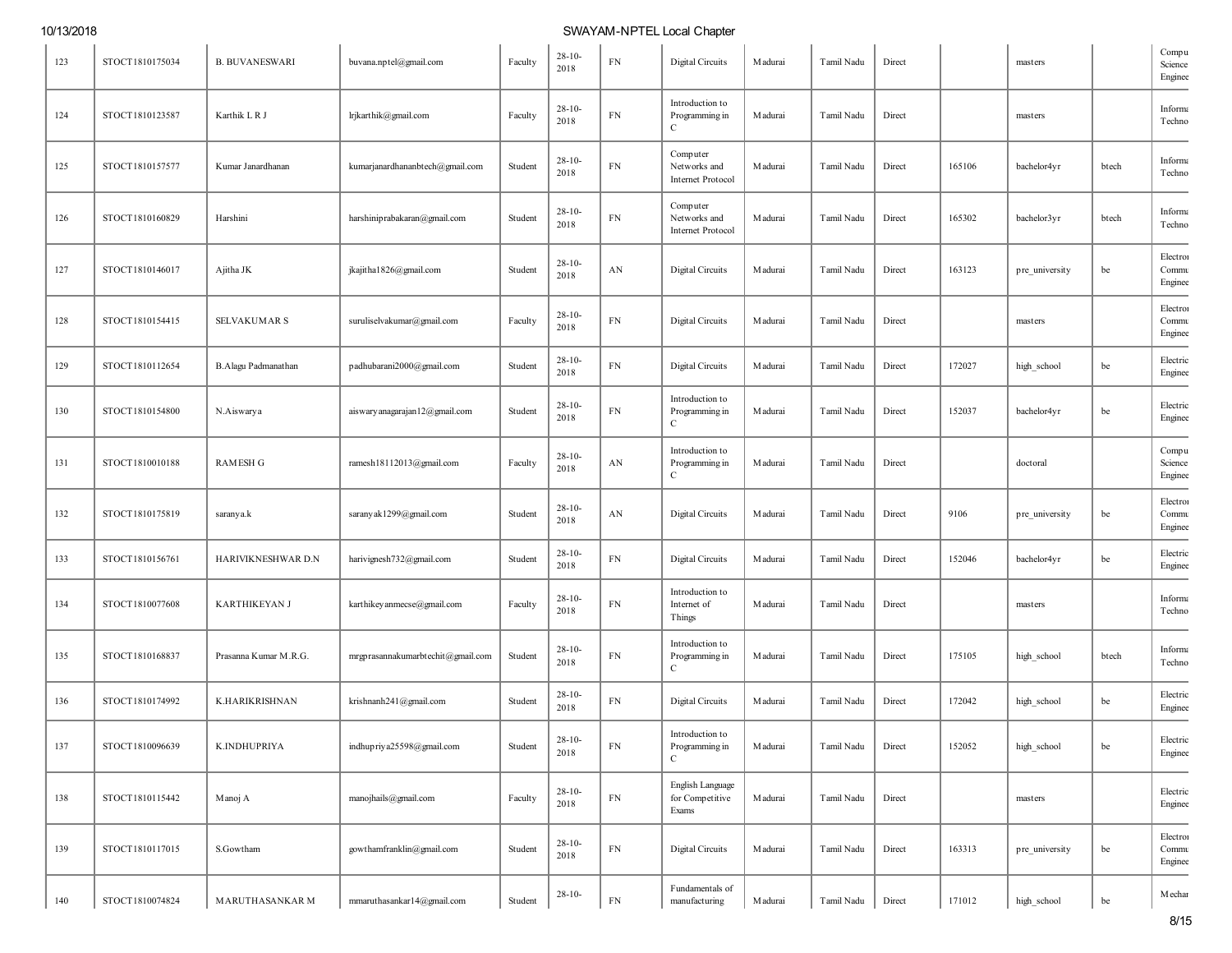|     |                 |                        |                                    |         | 2018                |                        | processes                                              |                 |            |        |        |                |       | Enginee                      |
|-----|-----------------|------------------------|------------------------------------|---------|---------------------|------------------------|--------------------------------------------------------|-----------------|------------|--------|--------|----------------|-------|------------------------------|
| 141 | STOCT1810163512 | <b>G SRIVATSA</b>      | vatsagl 199@gmail.com              | Student | $28-10-$<br>2018    | FN                     | The Joy of<br>Computing using<br>Python                | <b>M</b> adurai | Tamil Nadu | Direct | 9106   | pre_university | be    | Electric<br>Enginee          |
| 142 | STOCT1810134359 | <b>M.MOHAN RAJ</b>     | mohanrajmeed2012@gmail.com         | Faculty | $28-10-$<br>2018    | ${\rm FN}$             | M anufacturing<br>Systems<br>Technology I &<br>П       | M adurai        | Tamil Nadu | Direct |        | masters        |       | Mechar<br>Enginee            |
| 143 | STOCT1810107320 | <b>HARSHINI P</b>      | harshinisugany a@gmail.com         | Student | $28 - 10 -$<br>2018 | ${\rm FN}$             | Introduction to<br>Internet of<br>Things               | M adurai        | Tamil Nadu | Direct | 175006 | bachelor4yr    | btech | Informa<br>Techno            |
| 144 | STOCT1810174968 | M.Gunaseelan           | guna127221@gmail.com               | Student | $28-10-$<br>2018    | FN                     | Digital Circuits                                       | <b>M</b> adurai | Tamil Nadu | Direct | 172057 | high_school    | be    | Electric<br>Enginee          |
| 145 | STOCT1810166481 | deepak                 | deepakdk29121998@gmail.com         | Student | $28-10-$<br>2018    | ${\rm FN}$             | Computer<br>Networks and<br>Internet Protocol          | <b>M</b> adurai | Tamil Nadu | Direct | 165110 | high_school    | btech | Informa<br>Techno            |
| 146 | STOCT1810176231 | Swetha.M.R             | swetha.mr1999@gmail.com            | Student | $28-10-$<br>2018    | ${\rm FN}$             | Digital Circuits                                       | <b>M</b> adurai | Tamil Nadu | Direct | 9106   | pre_university | be    | Electron<br>Commu<br>Enginee |
| 147 | STOCT1810116909 | PRIYADARSINI.U         | priyadarsiniumashanker@gmail.com   | Faculty | $28-10-$<br>2018    | ${\rm FN}$             | Digital Circuits                                       | M adurai        | Tamil Nadu | Direct | 9106   | high_school    | be    | Electron<br>Commu<br>Enginee |
| 148 | STOCT1810177107 | <b>SUBHAS</b>          | subavarshini1308@gmail.com         | Faculty | $28 - 10 -$<br>2018 | FN                     | Digital Image<br>Processing                            | <b>M</b> adurai | Tamil Nadu | Direct |        | doctoral       |       | Mathen                       |
| 149 | STOCT1810115327 | P.AJITH                | analajith6@gmail.com               | Student | $28 - 10 -$<br>2018 | FN                     | Digital Circuits                                       | <b>M</b> adurai | Tamil Nadu | Direct | 152021 | bachelor4yr    | be    | Electric<br>Enginee          |
| 150 | STOCT1810126286 | JEYAMURUGAN M          | jey am3182@gmail.com               | Faculty | $28 - 10 -$<br>2018 | ${\rm FN}$             | Design of<br>Photovoltaic<br>Systems                   | M adurai        | Tamil Nadu | Direct |        | masters        |       | Electric<br>Enginee          |
| 151 | STOCT1810139759 | Rohith .A              | rohith1703@gmail.com               | Student | $28-10-$<br>2018    | ${\rm FN}$             | Digital Circuits                                       | <b>M</b> adurai | Tamil Nadu | Direct | 172060 | pre_university | be    | Electric<br>Enginee          |
| 152 | STOCT1810173212 | vinithkumar.g          | vinith2323@gmail.com               | Student | $28 - 10 -$<br>2018 | FN                     | Digital Circuits                                       | M adurai        | Tamil Nadu | Direct | 172038 | high_school    | be    | Electric<br>Enginee          |
| 153 | STOCT1810175258 | <b>J GURUPRASATH</b>   | kathiguruprasath@gmail.com         | Student | $28 - 10 -$<br>2018 | FN                     | Digital Circuits                                       | M adurai        | Tamil Nadu | Direct | 172016 | pre_university | be    | Electric<br>Enginee          |
| 154 | STOCT1810100287 | A.M.Nisha              | amnishaibrahim2015@gmail.com       | Student | $28-10-$<br>2018    | FN                     | Digital Circuits                                       | M adurai        | Tamil Nadu | Direct | 152301 | bachelor4yr    | be    | Electric<br>Enginee          |
| 155 | STOCT1810134391 | <b>RANJITH KUMAR.S</b> | ranjithkumarkumar<br>642@gmail.com | Student | $28-10-$<br>2018    | ${\rm FN}$             | Power System<br>Analysis                               | Madurai         | Tamil Nadu | Direct | 162007 | pre_university | be    | Electric<br>Enginee          |
| 156 | STOCT1810122227 | P. SELVI               | raakeshkamal2@gmail.com            | Faculty | $28 - 10 -$<br>2018 | $\mathbf{A}\mathbf{N}$ | Digital Image<br>Processing                            | Madurai         | Tamil Nadu | Direct |        | masters        |       | Electron<br>Commu<br>Enginee |
| 157 | STOCT1810119801 | anand.d                | anand.duraiswamy@gmail.com         | Faculty | $28-10-$<br>2018    | ${\rm FN}$             | Embedded<br>Systems Design<br>Verification and<br>Test | Madurai         | Tamil Nadu | Direct |        | masters        |       | Electron<br>Commu<br>Enginee |
| 158 | STOCT1810168577 | Jagruthy D             | pateljagruthy@gmail.com            | Student | $28-10-$<br>2018    | ${\rm FN}$             | Computer<br>Networks and                               | Madurai         | Tamil Nadu | Direct | 165002 | bachelor3yr    | btech | Informa<br>Techno            |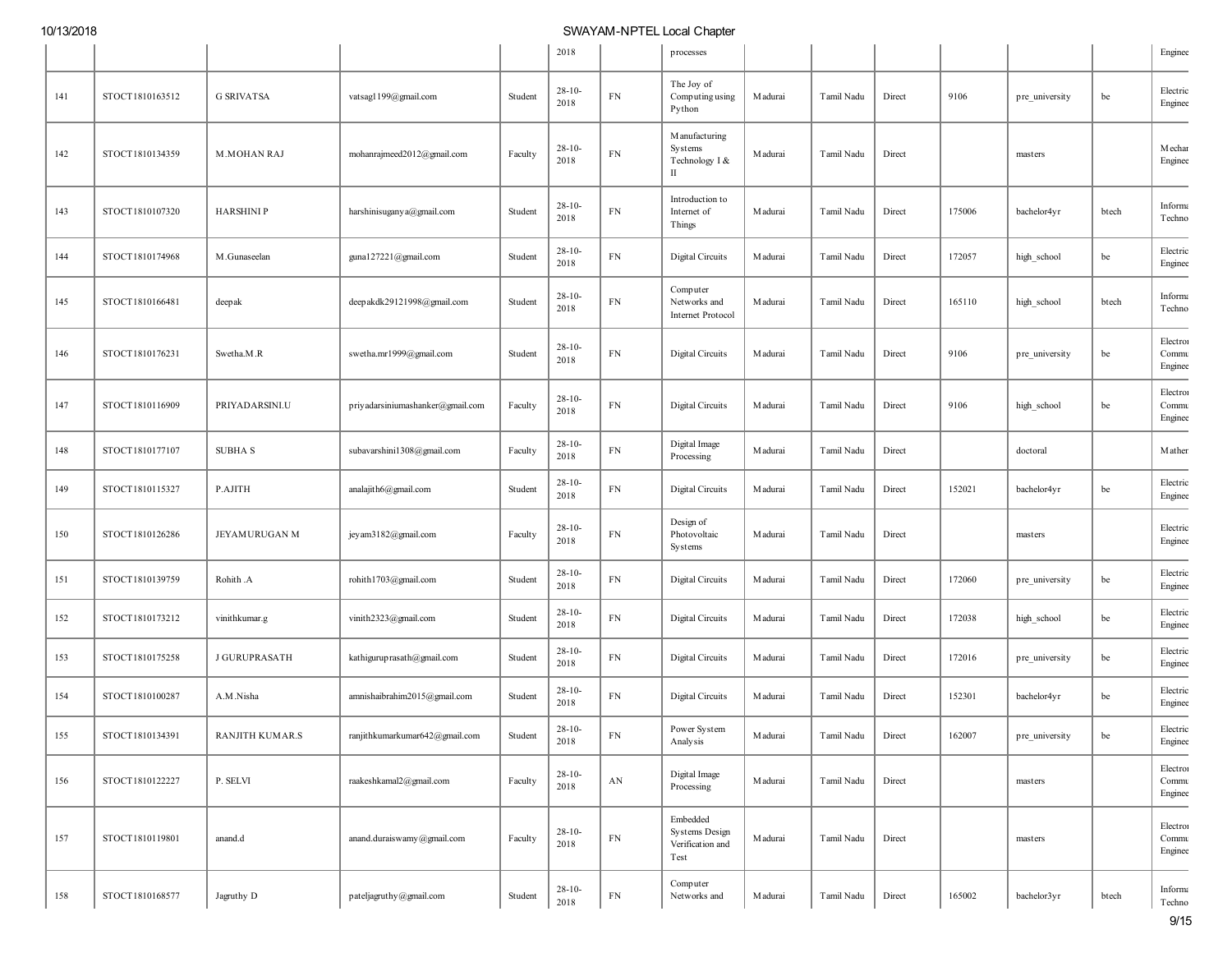|     |                 |                       |                             |         |                     |                        | Internet Protocol                                            |                 |            |        |        |                |       |                              |
|-----|-----------------|-----------------------|-----------------------------|---------|---------------------|------------------------|--------------------------------------------------------------|-----------------|------------|--------|--------|----------------|-------|------------------------------|
| 159 | STOCT1810176408 | Tamilkodi.T           | tamilkodi.12@gmail.com      | Student | $28 - 10 -$<br>2018 | $\mathbf{AN}$          | Digital Circuits                                             | <b>M</b> adurai | Tamil Nadu | Direct | 9106   | pre_university | be    | Electron<br>Commu<br>Enginee |
| 160 | STOCT1810175949 | <b>DHINESH PANDLK</b> | dhineshpandi26499@gmail.com | Student | $28-10-$<br>2018    | ${\rm FN}$             | Digital Circuits                                             | <b>M</b> adurai | Tamil Nadu | Direct | 9106   | bachelor4yr    | be    | Electron<br>Commu<br>Enginee |
| 161 | STOCT1810142751 | A. Yusuf Khan         | nptelyusuf@gmail.com        | Faculty | $28-10-$<br>2018    | ${\rm FN}$             | Digital Image<br>Processing                                  | <b>M</b> adurai | Tamil Nadu | Direct |        | masters        |       | Electron<br>Commu<br>Enginee |
| 162 | STOCT1810172413 | A.Noorul Akthar       | aktharrasna@gmail.com       | Student | $28 - 10 -$<br>2018 | ${\rm FN}$             | Digital Circuits                                             | Madurai         | Tamil Nadu | Direct | 172046 | pre_university | be    | Electric<br>Enginee          |
| 163 | STOCT1810145962 | SANDIYA.S             | sandy siva98@gmail.com      | Student | $28 - 10 -$<br>2018 | ${\rm FN}$             | Digital Circuits                                             | Madurai         | Tamil Nadu | Direct | 9106   | pre_university | be    | Electron<br>Commu<br>Enginee |
| 164 | STOCT1810176073 | shunmugapriya.J       | shunmugapriya085@gmail.com  | Student | $28 - 10 -$<br>2018 | AN                     | Digital Circuits                                             | M adurai        | Tamil Nadu | Direct | 9106   | pre_university | be    | Electron<br>Commu<br>Enginee |
| 165 | STOCT1810159411 | M.YUVASREE            | yuvasreekrish98@gmail.com   | Student | $28-10-$<br>2018    | ${\rm FN}$             | Introduction to<br>Programming in<br>$\mathbf C$             | Madurai         | Tamil Nadu | Direct | 9106   | bachelor3yr    | be    | Compu<br>Science<br>Enginee  |
| 166 | STOCT1810116951 | <b>JEYASUMITHAK</b>   | jey asumitha.k@gmail.com    | Student | $28-10-$<br>2018    | ${\rm FN}$             | Digital Circuits                                             | M adurai        | Tamil Nadu | Direct | 163023 | bachelor4yr    | be    | Electron<br>Commu<br>Enginee |
| 167 | STOCT1810117294 | PAVITHRA R            | pavi04@gmail.com            | Faculty | $28-10-$<br>2018    | ${\rm FN}$             | Switching<br>Circuits and<br>Logic Design                    | Madurai         | Tamil Nadu | Direct |        | masters        |       | Electron<br>Commu<br>Enginee |
| 168 | STOCT1810104473 | M.Aarthi              | mailtwinsista@gmail.com     | Student | $28-10-$<br>2018    | ${\rm FN}$             | Introduction to<br>Programming in<br>C                       | Madurai         | Tamil Nadu | Direct | 152060 | bachelor4yr    | be    | Electric<br>Enginee          |
| 169 | STOCT1810175566 | Surya Kumar           | surya.rs95@gmail.com        | Student | $28-10-$<br>2018    | ${\rm FN}$             | Digital Circuits                                             | M adurai        | Tamil Nadu | Direct | 163110 | high_school    | be    | Electron<br>Commu<br>Enginee |
| 170 | STOCT1810020323 | POOJA LAKSHMI.T       | poojalakshmimaran@gmail.com | Student | $28 - 10 -$<br>2018 | FN                     | Digital Circuits                                             | <b>M</b> adurai | Tamil Nadu | Direct | 172050 | pre_university | be    | Electric<br>Enginee          |
| 171 | STOCT1810173202 | Sainivetha TK         | sainivetha899@gmail.com     | Student | $28 - 10 -$<br>2018 | AN                     | Problem Solving<br>through<br>Programming in<br>$\mathbf{C}$ | Madurai         | Tamil Nadu | Direct | 165004 | pre university | btech | Informa<br>Techno            |
| 172 | STOCT1810175547 | ABISHEK L N V         | lnvabishek@gmail.com        | Student | $28 - 10 -$<br>2018 | ${\rm FN}$             | Digital Circuits                                             | Madurai         | Tamil Nadu | Direct | 163006 | high_school    | be    | Electron<br>Commu<br>Enginee |
| 173 | STOCT1810100022 | S.DIVYA               | sdivya111997@gmail.com      | Student | $28 - 10 -$<br>2018 | $\mathbf{A}\mathbf{N}$ | Introduction to<br>Programming in<br>$\mathbf C$             | M adurai        | Tamil Nadu | Direct | 152011 | bachelor4yr    | be    | Electric<br>Enginee          |
| 174 | STOCT1810116907 | MATHUBALA. K          | cutemathu02@gmail.com       | Student | $28 - 10 -$<br>2018 | ${\rm FN}$             | Digital Circuits                                             | M adurai        | Tamil Nadu | Direct | 9106   | pre university | be    | Electron<br>Commu<br>Enginee |
| 175 | STOCT1810154794 | Vishnu Devi.N         | vichu0408@gmail.com         | Faculty | $28-10-$            | ${\rm FN}$             | Nanotechnology                                               | M adurai        | Tamil Nadu | Direct |        | masters        |       | Instrum                      |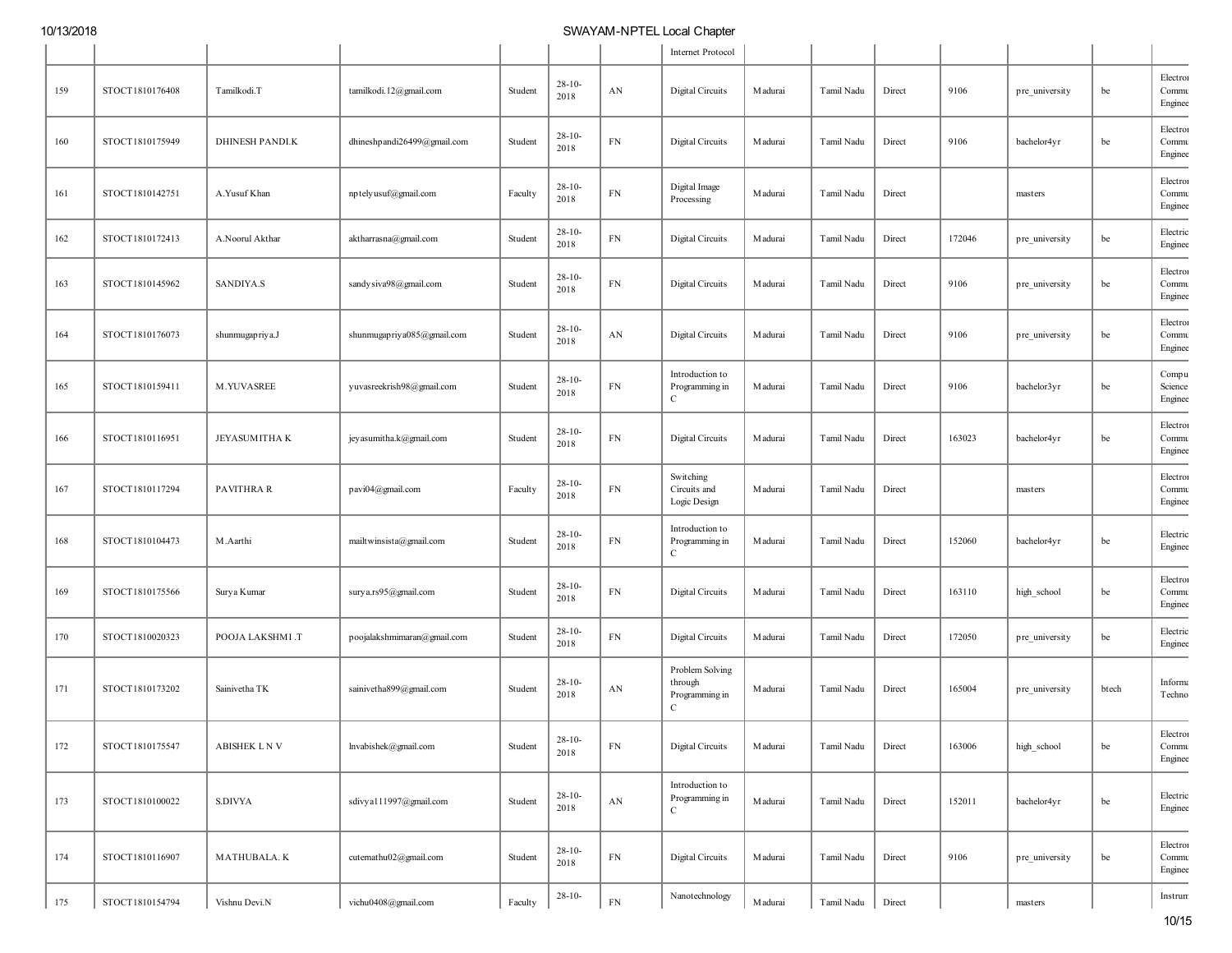|     |                 |                      |                                   |         | 2018                |                        | in Agriculture                                                        |              |            |        |             |                |       | Enginee                      |
|-----|-----------------|----------------------|-----------------------------------|---------|---------------------|------------------------|-----------------------------------------------------------------------|--------------|------------|--------|-------------|----------------|-------|------------------------------|
| 176 | STOCT1810176776 | R SRIDEVI            | sridevirs87@gmail.com             | Faculty | $28 - 10 -$<br>2018 | FN                     | Digital Circuits                                                      | M adurai     | Tamil Nadu | Direct |             | masters        |       | Electric<br>Enginee          |
| 177 | STOCT1810004669 | M.Jeyalakshmi        | jey amurugan.lakshmi@gmail.com    | Faculty | $28 - 10 -$<br>2018 | ${\rm FN}$             | Introduction to<br>Abstract and<br>Linear Algebra                     | Madurai      | Tamil Nadu | Direct |             | masters        |       | Mather                       |
| 178 | STOCT1810126398 | JEYAPANDI PRATHAP R  | jprathap03@gmail.com              | Faculty | $28 - 10 -$<br>2018 | ${\rm FN}$             | Design of<br>Photovoltaic<br>Systems                                  | M adurai     | Tamil Nadu | Direct |             | masters        |       | Electric<br>Enginee          |
| 179 | STOCT1810175752 | <b>J MUSKAAN</b>     | muskaansanghvibtech.it@gmail.com  | Student | $28 - 10 -$<br>2018 | ${\rm FN}$             | Introduction to<br>Programming in<br>C                                | M adurai     | Tamil Nadu | Direct | 175301      | high_school    | btech | Informa<br>Techno            |
| 180 | STOCT1810169534 | R.Priya              | priyaramachandraneee@gmail.com    | Student | $28-10-$<br>2018    | $\mathbf{A}\mathbf{N}$ | Power System<br>Analysis                                              | Madurai      | Tamil Nadu | Direct | 162055      | high_school    | be    | Electric<br>Enginee          |
| 181 | STOCT1810177107 | <b>SUBHA S</b>       | subavarshini1308@gmail.com        | Faculty | $28 - 10 -$<br>2018 | AN                     | Digital Circuits                                                      | M adurai     | Tamil Nadu | Direct |             | doctoral       |       | Mathen                       |
| 182 | STOCT1810155073 | Malarvizhi Velram    | malar.aspires@gmail.com           | Faculty | $28 - 10$<br>2018   | ${\rm FN}$             | Nanotechnology<br>in Agriculture                                      | M adurai     | Tamil Nadu | Direct |             | masters        |       | Instrum<br>Enginee           |
| 183 | STOCT1810002199 | ARAVINDA RAJAN V     | aravindarajanvellaisamy@gmail.com | Faculty | $28 - 10$<br>2018   | ${\rm FN}$             | Introduction to<br>Internet of<br>Things                              | Madurai      | Tamil Nadu | Direct |             | masters        |       | Electron<br>Commu<br>Enginee |
| 184 | STOCT1810118228 | <b>P.S.KUMARESH</b>  | pskumaresh@gmail.com              | Faculty | $28-10-$<br>2018    | ${\rm FN}$             | Digital Circuits                                                      | Madurai      | Tamil Nadu | Direct |             | masters        |       | Electron<br>Commu<br>Enginee |
| 185 | STOCT1810002116 | Elavarasan.R         | kr.arasu3132@gmail.com            | Faculty | $28-10-$<br>2018    | ${\rm FN}$             | Power System<br>Analysis                                              | Virudhunagar | Tamil Nadu | Direct | 9.10615E+11 | diploma        | be    | Electric<br>Enginee          |
| 186 | STOCT1810120234 | Meharunnisha S       | meharunnisha11@gmail.com          | Student | $28 - 10 -$<br>2018 | ${\rm FN}$             | Introduction to<br>Programming in<br>$\mathbf{C}$                     | M adurai     | Tamil Nadu | Direct | 152058      | pre_university | be    | Electric<br>Enginee          |
| 187 | STOCT1810157762 | <b>AISHWARYA C S</b> | aishvaryabtech@gmail.com          | Student | $28 - 10 -$<br>2018 | ${\rm FN}$             | Computer<br>Networks and<br><b>Internet Protocol</b>                  | M adurai     | Tamil Nadu | Direct | 165112      | bachelor4yr    | btech | Informa<br>Techno            |
| 188 | STOCT1810160571 | HIMAJA.A             | chandraprabhaa99@gmail.com        | Student | $28 - 10 -$<br>2018 | ${\rm FN}$             | Digital Circuits                                                      | Madurai      | Tamil Nadu | Direct | 172036      | pre_university | be    | Electric<br>Enginee          |
| 189 | STOCT1810111443 | S.Brindha            | brindha1963@gmail.com             | Faculty | $28 - 10$<br>2018   | ${\rm FN}$             | Outcome Based<br>Pedagogic<br>Principles for<br>Effective<br>Teaching | M adurai     | Tamil Nadu | Direct |             | masters        |       | Compu<br>Science<br>Enginee  |
| 190 | STOCT1810110931 | <b>RAJKUMAR N</b>    | monster.raj@gmail.com             | Faculty | $28 - 10 -$<br>2018 | ${\rm FN}$             | Fundamentals of<br>manufacturing<br>processes                         | M adurai     | Tamil Nadu | Direct |             | masters        |       | Automo<br>Enginee            |
| 191 | STOCT1810053901 | P. KARTHIK SELVAN    | karthikselvan29@gmail.com         | Faculty | $28 - 10 -$<br>2018 | <b>FN</b>              | Fundamentals of<br>manufacturing<br>processes                         | Dindigul     | Tamil Nadu | Direct |             | masters        |       | Automo<br>Enginee            |
| 192 | STOCT1810166217 | G.Dhanapriya         | dhanapriya128@gmail.com           | Student | $28 - 10 -$<br>2018 | ${\rm FN}$             | Problem Solving<br>through<br>Programming in<br>$\mathbf C$           | M adurai     | Tamil Nadu | Direct | 165304      | pre_university | btech | Informa<br>Techno            |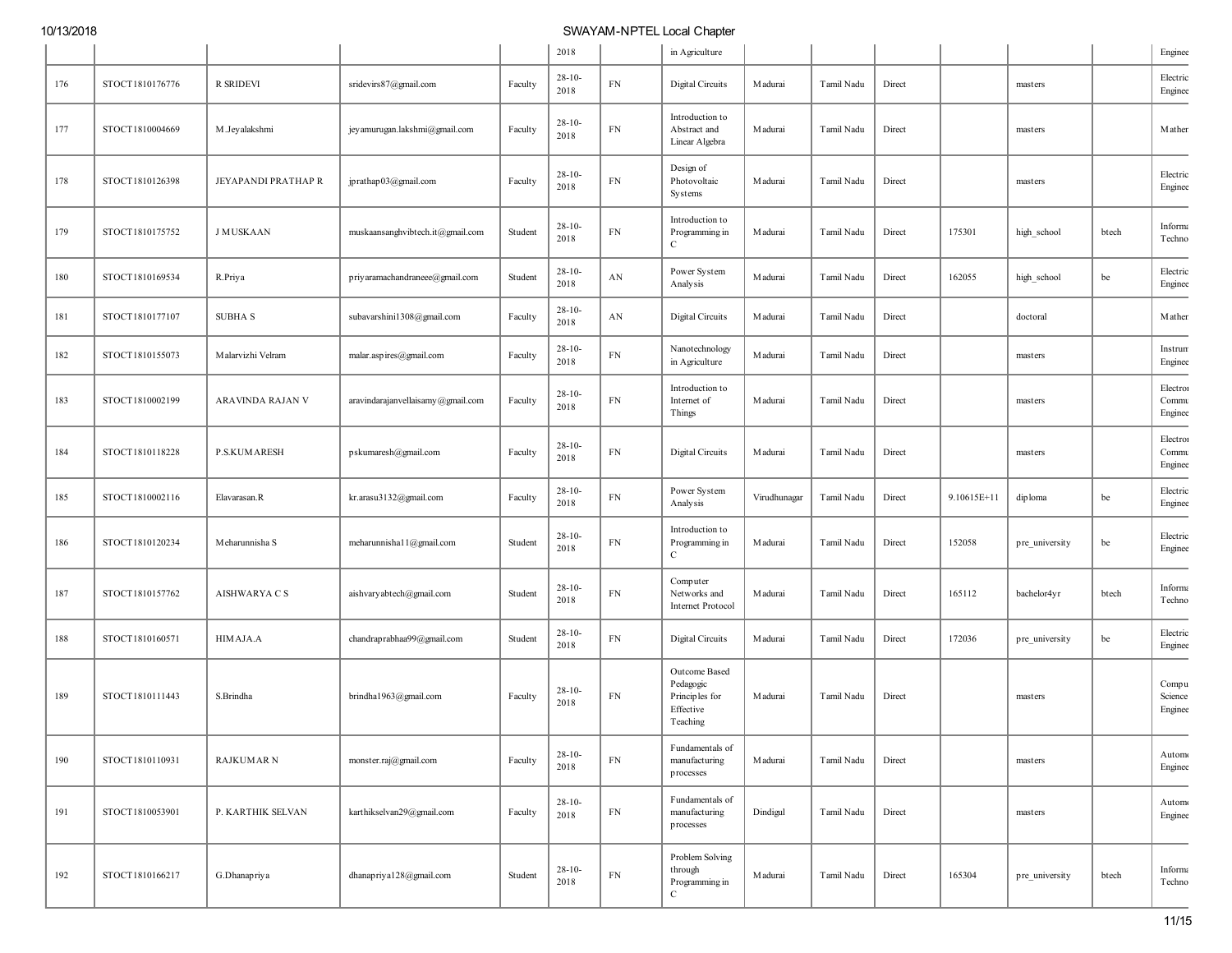| 193 | STOCT1810175003 | <b>C.PANDIAN</b>           | pndn.dnl@gmail.com             | Faculty | $28 - 10$<br>2018   | AN         | Computer<br>Networks and<br>Internet Protocol                         | M adurai | Tamil Nadu | Direct |        | masters        |       | Informa<br>Techno           |
|-----|-----------------|----------------------------|--------------------------------|---------|---------------------|------------|-----------------------------------------------------------------------|----------|------------|--------|--------|----------------|-------|-----------------------------|
| 194 | STOCT1810126293 | V.B. Shakila               | vbshakila1977@gmail.com        | Faculty | $28 - 10 -$<br>2018 | ${\rm FN}$ | Introduction to<br>Abstract and<br>Linear Algebra                     | Madurai  | Tamil Nadu | Direct |        | masters        |       | Mathen                      |
| 195 | STOCT1810020332 | <b>GAYATHRI.C</b>          | gay athrivishnu4@gmail.com     | Student | $28-10-$<br>2018    | ${\rm FN}$ | Digital Circuits                                                      | M adurai | Tamil Nadu | Direct | 172009 | pre_university | be    | Electric<br>Enginee         |
| 196 | STOCT1810045956 | <b>G.S.SANTHAVENKATESH</b> | santhavenkatesh2000@gmail.com  | Faculty | $28 - 10 -$<br>2018 | ${\rm FN}$ | Design Practice -<br>П                                                | M adurai | Tamil Nadu | Direct |        | masters        |       | Automo<br>Enginee           |
| 197 | STOCT1810175019 | <b>B.Balaji</b>            | venkatbalaji27032000@gmail.com | Student | $28 - 10 -$<br>2018 | ${\rm FN}$ | Digital Circuits                                                      | M adurai | Tamil Nadu | Direct | 172003 | high_school    | be    | Electric<br>Enginee         |
| 198 | STOCT1810126311 | K KALAISELVI               | selviklnce1978@gmail.com       | Faculty | $28-10-$<br>2018    | ${\rm FN}$ | Digital Circuits                                                      | M adurai | Tamil Nadu | Direct |        | bachelor4yr    |       | Electric<br>Enginee         |
| 199 | STOCT1810121672 | GOPU.T                     | gopu70@gmail.com               | Faculty | $28 - 10$<br>2018   | AN         | Digital Circuits                                                      | M adurai | Tamil Nadu | Direct |        | masters        |       | Electric<br>Enginee         |
| 200 | STOCT1810123458 | Miruna Joe Amali S         | joe.miruna@gmail.com           | Faculty | $28 - 10 -$<br>2018 | ${\rm FN}$ | Outcome Based<br>Pedagogic<br>Principles for<br>Effective<br>Teaching | Madurai  | Tamil Nadu | Direct |        | doctoral       |       | Compu<br>Science<br>Enginee |
| 201 | STOCT1810169167 | P.Dhivyapriya              | dhivy apriya1999@gmail.com     | Student | $28-10-$<br>2018    | ${\rm FN}$ | Digital Circuits                                                      | M adurai | Tamil Nadu | Direct | 172063 | high_school    | be    | Electric<br>Enginee         |
| 202 | STOCT1810094733 | DR. R. SELVARANI           | selvaklnce@gmail.com           | Faculty | $28-10-$<br>2018    | ${\rm FN}$ | Introduction to<br>Abstract and<br>Linear Algebra                     | M adurai | Tamil Nadu | Direct |        | doctoral       |       | Mather                      |
| 203 | STOCT1810121672 | GOPU.T                     | gopu70@gmail.com               | Faculty | $28 - 10 -$<br>2018 | ${\rm FN}$ | Design of<br>Photovoltaic<br>Systems                                  | M adurai | Tamil Nadu | Direct |        | masters        |       | Electric<br>Enginee         |
| 204 | STOCT1810118216 | <b>E.V.GANESH BABU</b>     | ganeshbabuev@gmail.com         | Faculty | $28-10-$<br>2018    | ${\rm FN}$ | Engineering<br>Metrology                                              | M adurai | Tamil Nadu | Direct |        | masters        |       | <b>M</b> echar<br>Enginee   |
| 205 | STOCT1810160394 | Balaji A N                 | dranbalaji@gmail.com           | Faculty | $28 - 10 -$<br>2018 | ${\rm FN}$ | Engineering<br>Metrology                                              | M adurai | Tamil Nadu | Direct |        | doctoral       |       | <b>M</b> echar<br>Enginee   |
| 206 | STOCT1810153423 | PandiDurai S               | pandisea1885@gmail.com         | Student | $28-10-$<br>2018    | ${\rm FN}$ | Digital Circuits                                                      | M adurai | Tamil Nadu | Direct | 9106   | high_school    | be    | Electric<br>Enginee         |
| 207 | STOCT1810154722 | R.THENMOZHI                | thenmozhiklnce@gmail.com       | Faculty | $28-10-$<br>2018    | ${\rm FN}$ | Nanotechnology<br>in Agriculture                                      | M adurai | Tamil Nadu | Direct |        | masters        |       | Electric<br>Enginee         |
| 208 | STOCT1810174281 | M. Pandi Durai             | manishpandimvp@gmail.com       | Student | $28-10$<br>2018     | ${\rm FN}$ | Digital Circuits                                                      | M adurai | Tamil Nadu | Direct | 9106   | high_school    | be    | Electric<br>Enginee         |
| 209 | STOCT1810143841 | PRASANNA KUMAR T.G         | prasannakumar12kln@gmail.com   | Student | $28 - 10 -$<br>2018 | ${\rm FN}$ | Control<br>engineering                                                | Madurai  | Tamil Nadu | Direct | 162039 | bachelor3yr    | be    | Electric<br>Enginee         |
| 210 | STOCT1810146771 | S.Nagammai                 | snagammai731@gmail.com         | Faculty | $28 - 10 -$<br>2018 | AN         | Digital Circuits                                                      | M adurai | Tamil Nadu | Direct |        | masters        |       | Instrum<br>Enginee          |
| 211 | STOCT1810154653 | DHIVYA E                   | dhivi13897@gmail.com           | Student | $28 - 10 -$<br>2018 | ${\rm FN}$ | Digital Circuits                                                      | M adurai | Tamil Nadu | Direct | 157002 | bachelor4yr    | be    | Instrum<br>Enginee          |
| 212 | STOCT1810161444 | Kanaga Durga .A            | akdurga1999@gmail.com          | Student | $28-10-$            | ${\rm FN}$ | Computer<br>Networks and                                              | Madurai  | Tamil Nadu | Direct | 165017 | bachelor3yr    | btech | Informa                     |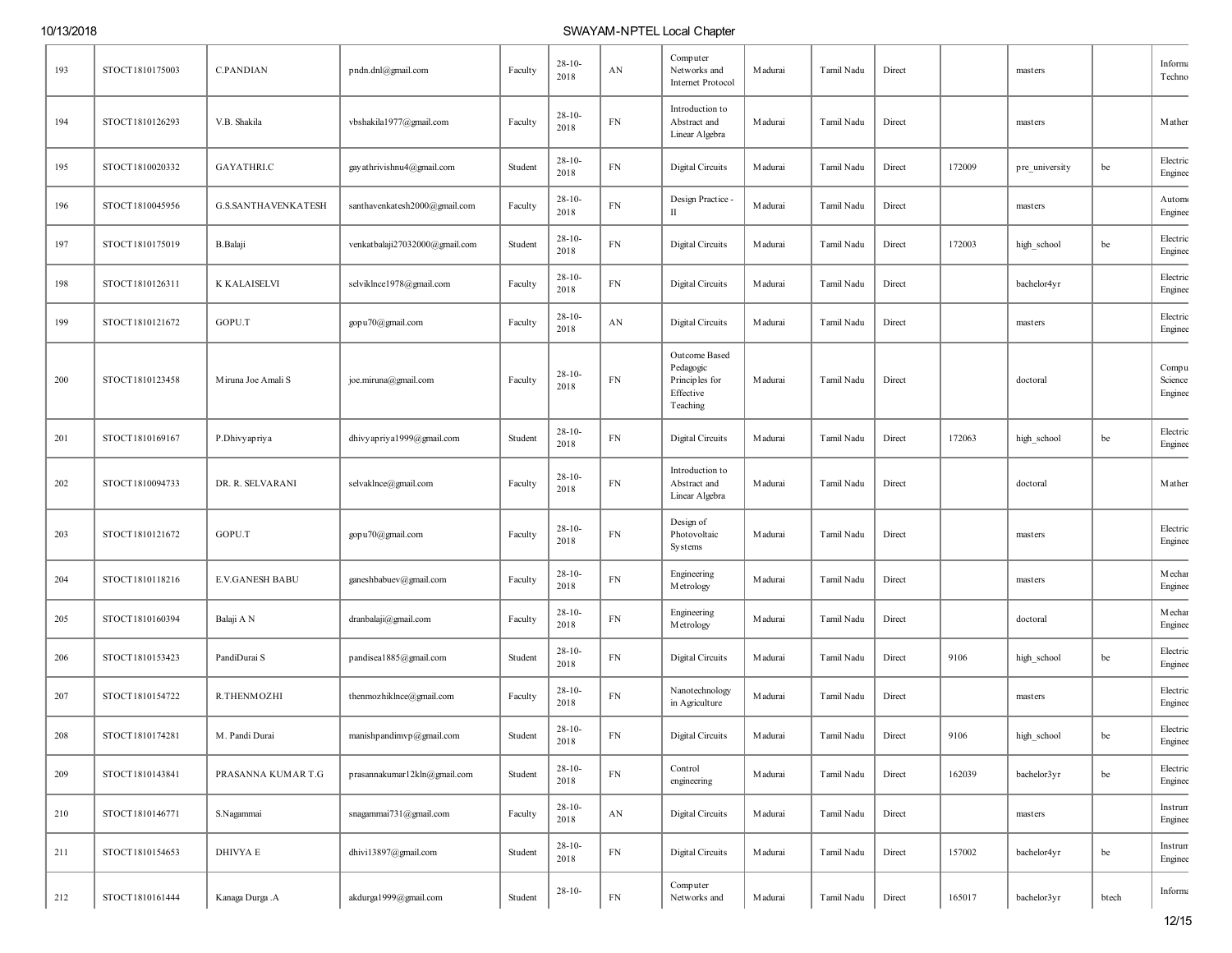|     |                 |                             |                                |         | 2018                |            | Internet Protocol                                                     |                 |            |        |        |                |       | Techno                       |
|-----|-----------------|-----------------------------|--------------------------------|---------|---------------------|------------|-----------------------------------------------------------------------|-----------------|------------|--------|--------|----------------|-------|------------------------------|
| 213 | STOCT1810176132 | seetha lakshmi s            | surulisgshanthi1998@gmail.com  | Student | $28 - 10 -$<br>2018 | AN         | Digital Circuits                                                      | <b>M</b> adurai | Tamil Nadu | Direct | 9106   | high_school    | be    | Electron<br>Commu<br>Enginee |
| 214 | STOCT1810157522 | Vaishnavi.M                 | vaishnavimonickam@gmail.com    | Student | $28 - 10 -$<br>2018 | AN         | Digital Circuits                                                      | Madurai         | Tamil Nadu | Direct | 172040 | high_school    | be    | Electric<br>Enginee          |
| 215 | STOCT1810173472 | Shobika.J                   | shobikajay araman@gmail.com    | Student | $28 - 10 -$<br>2018 | ${\rm FN}$ | Problem Solving<br>through<br>Programming in<br>$\mathbf C$           | M adurai        | Tamil Nadu | Direct | 9106   | bachelor3yr    | btech | Informa<br>Techno            |
| 216 | STOCT1810121971 | P. Karpagavalli             | karpagavallimohan@gmail.com    | Faculty | $28 - 10 -$<br>2018 | AN         | Digital Image<br>Processing                                           | M adurai        | Tamil Nadu | Direct |        | doctoral       |       | Electron<br>Commu<br>Enginee |
| 217 | STOCT1810155245 | NAGARAJAN K J               | designnagarajan@gmail.com      | Faculty | $28 - 10 -$<br>2018 | ${\rm FN}$ | Engineering<br>Metrology                                              | M adurai        | Tamil Nadu | Direct |        | masters        |       | Mechar<br>Enginee            |
| 218 | STOCT1810028442 | P.S.Shobiga                 | shobigaps2016@gmail.com        | Student | $28 - 10 -$<br>2018 | FN         | Introduction to<br>Programming in<br>C                                | M adurai        | Tamil Nadu | Direct | 164011 | bachelor3yr    | be    | Compu<br>Science<br>Enginee  |
| 219 | STOCT1810140730 | <b>S.KALARANJANI</b>        | kala27ranjani@gmail.com        | Student | $28 - 10 -$<br>2018 | FN         | Digital Circuits                                                      | M adurai        | Tamil Nadu | Direct | 152045 | bachelor4yr    | be    | Electric<br>Enginee          |
| 220 | STOCT1810176280 | N.H.Sarumathi               | sarumathinh@gmail.com          | Student | $28-10-$<br>2018    | ${\rm FN}$ | Problem Solving<br>through<br>Programming in<br>$\mathbf C$           | M adurai        | Tamil Nadu | Direct | 9106   | high_school    | btech | Informa<br>Techno            |
| 221 | STOCT1810173478 | THENDRAL R                  | thendral2016thendral@gmail.com | Student | $28 - 10 -$<br>2018 | ${\rm FN}$ | Problem Solving<br>through<br>Programming in<br>$\mathbf C$           | M adurai        | Tamil Nadu | Direct | 165020 | pre_university | btech | Informa<br>Techno            |
| 222 | STOCT1810099176 | VIMALARANI C                | jay sanjay vim@gmail.com       | Faculty | $28 - 10 -$<br>2018 | ${\rm FN}$ | Outcome Based<br>Pedagogic<br>Principles for<br>Effective<br>Teaching | M adurai        | Tamil Nadu | Direct |        | doctoral       |       | Electric<br>Enginee          |
| 223 | STOCT1810131338 | N.Nandhini                  | nandhininags2006.be@gmail.com  | Faculty | $28 - 10 -$<br>2018 | ${\rm FN}$ | Problem Solving<br>through<br>Programming in<br>$\mathbf C$           | M adurai        | Tamil Nadu | Direct |        | masters        |       | Compu<br>Science<br>Enginee  |
| 224 | STOCT1810174312 | <b>EVANGELINE PRINCY .J</b> | evangelineprincy2000@gmail.com | Student | $28 - 10 -$<br>2018 | ${\rm FN}$ | Digital Circuits                                                      | <b>M</b> adurai | Tamil Nadu | Direct | 172001 | pre_university | be    | Electric<br>Enginee          |
| 225 | STOCT1810124296 | NACHAMMAI<br>ARUNACHALAM    | nachammai211998@gmail.com      | Student | $28-10-$<br>2018    | AN         | Introduction to<br>Programming in<br>$\mathbf C$                      | Madurai         | Tamil Nadu | Direct | 152005 | pre_university | be    | Electric<br>Enginee          |
| 226 | STOCT1810127290 | M.RAMYA                     | ramy amay alagu@gmail.com      | Faculty | $28 - 10 -$<br>2018 | ${\rm FN}$ | Introduction to<br>Abstract and<br>Linear Algebra                     | M adurai        | Tamil Nadu | Direct |        | masters        |       | Mathen                       |
| 227 | STOCT1810173442 | Imam jaffer k               | imamjaf1999@gmail.com          | Student | $28 - 10 -$<br>2018 | ${\rm FN}$ | <b>Digital Circuits</b>                                               | M adurai        | Tamil Nadu | Direct | 172054 | pre_university | be    | Electric<br>Enginee          |
|     |                 |                             |                                |         | $28 - 10 -$         |            | Outcome Based<br>Pedagogic                                            |                 |            |        |        |                |       | Electric                     |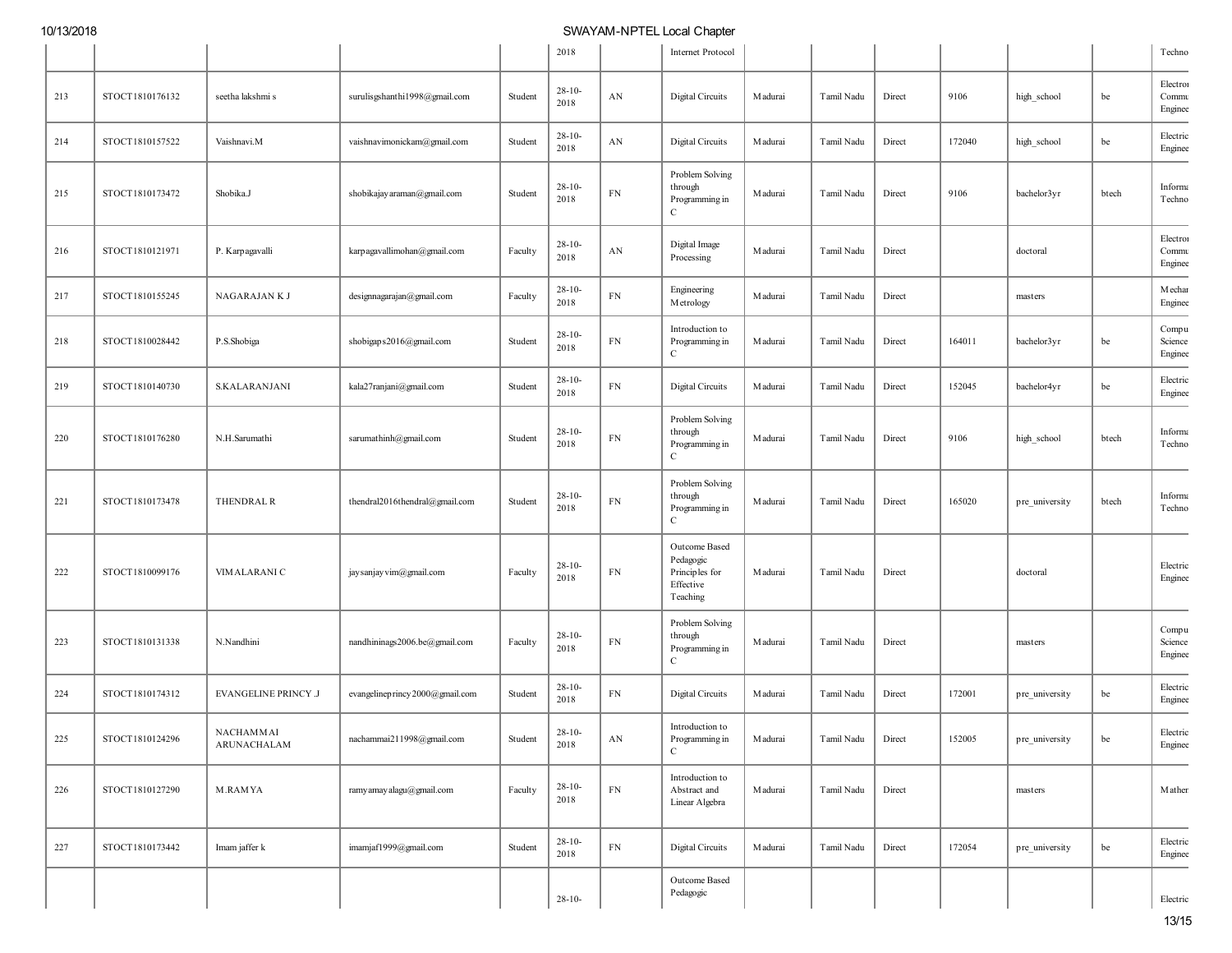| 228 | STOCT1810111856 | RAJALINGAM              | rajalingamklnce@gmail.com     | Faculty | 2018                | <b>FN</b>  | Principles for<br>Effective<br>Teaching           | M adurai   | Tamil Nadu | Direct      |        | masters        |       | Enginee                      |
|-----|-----------------|-------------------------|-------------------------------|---------|---------------------|------------|---------------------------------------------------|------------|------------|-------------|--------|----------------|-------|------------------------------|
| 229 | STOCT1810110107 | <b>GNANAMBALK</b>       | gnanambalkc@gmail.com         | Faculty | $28-10-$<br>2018    | ${\rm FN}$ | Power System<br>Analysis                          | M adurai   | Tamil Nadu | Direct      |        | doctoral       |       | Electric<br>Enginee          |
| 230 | STOCT1810116855 | MOHAMED FAROOQ SM       | farooqmohamed21@gmail.com     | Student | $28-10-$<br>2018    | ${\rm FN}$ | Digital Circuits                                  | M adurai   | Tamil Nadu | <b>SPOC</b> | 163045 | bachelor4yr    | be    | Electron<br>Commu<br>Enginee |
| 231 | STOCT1810120462 | Muthumonisha E          | muthumonishaelango4@gmail.com | Student | $28-10-$<br>2018    | AN         | Introduction to<br>Programming in<br>$\mathbf{C}$ | M adurai   | Tamil Nadu | Direct      | 152002 | bachelor3yr    | be    | Electric<br>Enginee          |
| 232 | STOCT1810116876 | <b>JEYALAKSHMI V</b>    | vaidy ajey a98@gmail.com      | Student | $28 - 10$<br>2018   | ${\rm FN}$ | Digital Circuits                                  | M adurai   | Tamil Nadu | Direct      | 163306 | bachelor4yr    | be    | Electron<br>Commu<br>Enginee |
| 233 | STOCT1810025851 | VIGNESH.M               | mvignesh1999be@gmail.com      | Student | $28 - 10 -$<br>2018 | ${\rm FN}$ | Power System<br>Analysis                          | Madurai    | Tamil Nadu | Direct      | 9106   | high_school    | be    | Electric<br>Enginee          |
| 234 | STOCT1810174293 | Akshaya G R             | akshay arajan62@gmail.com     | Student | $28-10-$<br>2018    | ${\rm FN}$ | Digital Circuits                                  | Madurai    | Tamil Nadu | Direct      | 172307 | high_school    | be    | Electric<br>Enginee          |
| 235 | STOCT1810129093 | S.Nivetha               | nivethaananthi1998@gmail.com  | Student | $28-10$<br>2018     | ${\rm FN}$ | Digital Circuits                                  | M adurai   | Tamil Nadu | Direct      | 152055 | bachelor4yr    | be    | Electric<br>Enginee          |
| 236 | STOCT1810116942 | Jerlin Angel J          | j.jerlinangel@gmail.com       | Student | $28 - 10 -$<br>2018 | AN         | Digital Circuits                                  | Madurai    | Tamil Nadu | Direct      | 9106   | pre_university | be    | Electron<br>Commu<br>Enginee |
| 237 | STOCT1810135388 | <b>PRAVEEN S S</b>      | praveenstrive@gmail.com       | Student | $28-10-$<br>2018    | ${\rm FN}$ | Fundamentals of<br>manufacturing<br>processes     | Madurai    | Tamil Nadu | Direct      | 171039 | pre university | be    | Mechar<br>Enginee            |
| 238 | STOCT1810112841 | E.ABITHA                | abitha450@gmail.com           | Student | $28-10-$<br>2018    | ${\rm FN}$ | Digital Circuits                                  | M adurai   | Tamil Nadu | Direct      | 172055 | high_school    | be    | Electric<br>Enginee          |
| 239 | STOCT1810175688 | C R Arati               | rarati27@gmail.com            | Student | $28-10-$<br>2018    | ${\rm FN}$ | Digital Circuits                                  | M adurai   | Tamil Nadu | Direct      | 163126 | masters        | be    | Electron<br>Commu<br>Enginee |
| 240 | STOCT1810118383 | PANDIYARAJAN            | pandiyan.rajan8@gmail.com     | Faculty | $28-10-$<br>2018    | ${\rm FN}$ | Advanced<br>Composites                            | Madurai    | Tamil Nadu | Direct      |        | masters        |       | Mechar<br>Enginee            |
| 241 | STOCT1810154585 | muthayee s              | muthay eebtechit@gmail.com    | Student | $28-10-$<br>2018    | ${\rm FN}$ | Introduction to<br>Programming in<br>$\mathsf{C}$ | M adurai   | Tamil Nadu | Direct      | 175054 | high_school    | btech | Informa<br>Techno            |
| 242 | STOCT1810021769 | S Angelin Grace Stella  | sagstella@gmail.com           | Faculty | $28-10-$<br>2018    | AN         | Design of<br>Photovoltaic<br>Systems              | Kovilpatti | Tamil Nadu | Direct      |        | doctoral       |       | Electron<br>Commu<br>Enginee |
| 243 | STOCT1810062744 | M.VIGNESHWARI           | mvigneshwari312@gmail.com     | Student | $28 - 10 -$<br>2018 | ${\rm FN}$ | Digital Circuits                                  | M adurai   | Tamil Nadu | Direct      | 153024 | bachelor4yr    | be    | Electron<br>Commu<br>Enginee |
| 244 | STOCT1810174731 | Arunkumar P             | arunkumar271199@gmail.com     | Student | $28 - 10 -$<br>2018 | ${\rm FN}$ | Digital Circuits                                  | M adurai   | Tamil Nadu | Direct      | 172004 | high_school    | be    | Electric<br>Enginee          |
| 245 | STOCT1810106532 | MEENAKSHI SUNDARAM<br>C | cmsundaram007@gmail.com       | Student | $28-10-$<br>2018    | ${\rm FN}$ | Digital Circuits                                  | M adurai   | Tamil Nadu | Direct      | 162907 | bachelor4yr    | be    | Electric<br>Enginee          |
| 246 | STOCT1810166900 | Harihara Bharath MK     | hariharabharath45@gmail.com   | Student | $28-10-$            | ${\rm FN}$ | Computer<br>Networks and                          | M adurai   | Tamil Nadu | Direct      | 165109 | pre_university | btech | Informa                      |